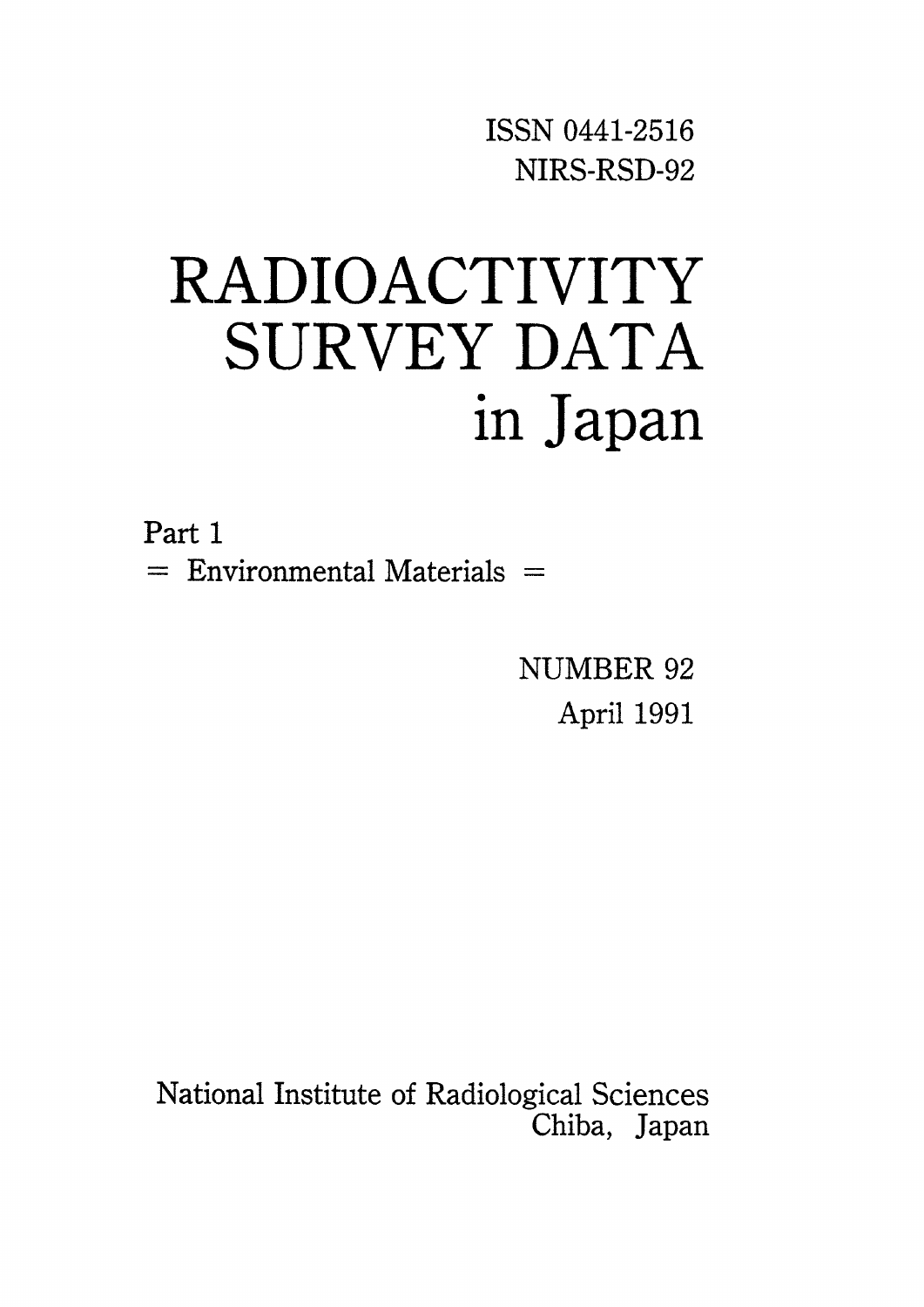# Radioactivity Survey Data

## in Japan

## Number 92

# April 1991 part  $1 =$  Environmantl Materials =

|    | Contents                                                 |      |
|----|----------------------------------------------------------|------|
|    |                                                          | Page |
|    | Environmental and Dietary Materials                      |      |
|    | (Japan Chemical Analysis Center)                         |      |
|    |                                                          |      |
| 2. |                                                          |      |
| 3. |                                                          |      |
| 4. |                                                          |      |
| 5. |                                                          |      |
| 6. |                                                          |      |
|    |                                                          |      |
|    | (for domestic program)                                   |      |
|    | -2 Strontium-90 and Cesium-137 in Rain and Dry Fallout11 |      |
|    | (for WHO program)                                        |      |
|    | (2)                                                      |      |
|    | (3)                                                      |      |
|    | (4)                                                      |      |
|    | (5)                                                      |      |
|    | (6)                                                      |      |
|    | (7)                                                      |      |
| 7. | Contents of Figure (Selected Locations)                  |      |

Editted by National Institute of Radiological Sciences, under the supervision of Science and Technology Agency of Japanese Government.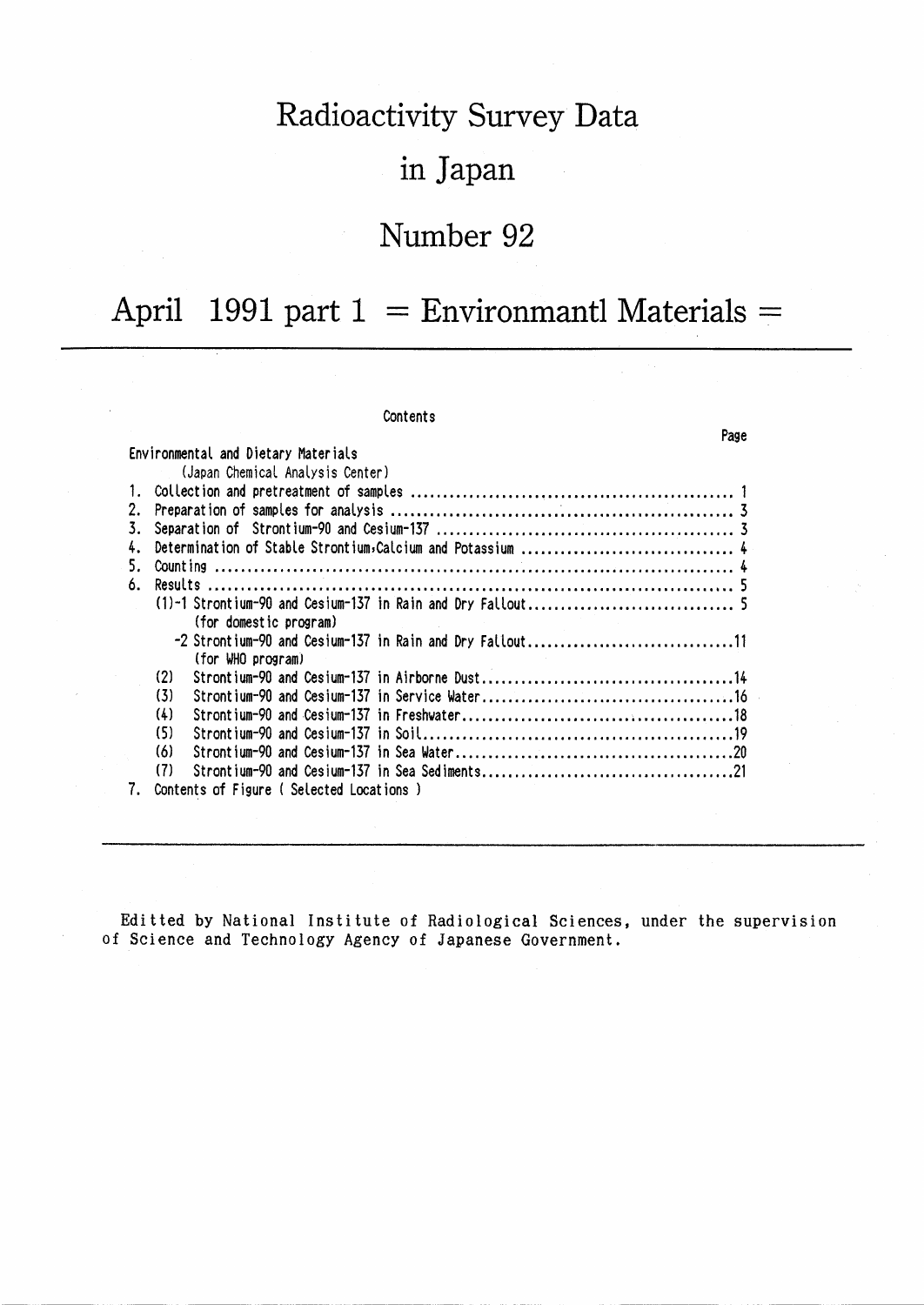Environmental and Dietary Materials\*

(Japan Chemical Analysis Center)

#### $1<sup>1</sup>$ Collection and pretreatment of samples

(1) Rain and dry fallout

Rain and dry fallout was collected monthly on a sampling tray, approximately 5000 cm<sup>2</sup> in area, which was filled with water to a depth of 1 cm at the beginning of every month.

Strontium and cesium carrier solutions were added after the sample was filtered. The tray was washed with 5 Q of distilled water and the washing was combined to the filtrate.

The sample was passed through a cation exchange column (500  $m\ell$  of Dowex 50W X8, 50  $\sim$  100 mesh, Na form) at a rate flow of 80 ml/min.

#### (2) Airborne dust

Airborne dust was collected by an electrostatic precipitator or a filter air sampler for every three months at a rate of more than  $3000 \text{ m}^3$  per month. The sampling was done 1 to 1.5 meters above the ground.

#### (3) Service water and freshwater

Service water, 100  $\ell$  each, was collected at the intake of the water-treatment plant and at the tap after water was left running for five minutes. Strontium and cesium carriers were added to the filtered water sample. The subsequent process was the same as that described in the section (1). Freshwater was treated in the same way as the service water.

#### $(4)$  Soil

Soil was collected from the location in the spacious and flat area without past surface disturbance caused by duststorms, inflow and outflow due to precipitation, etc.. Any places located under trees in a forest, in a stony area or inside of river banks were avoided. Soil was taken from two layers of different depths, 0-5cm and 5-20cm. The soil lumps were crushed by hands and dried in a drying oven regulated 105  $\infty$ . The soil was then passed through a 2 mm sieve to remove plant roots and pebbles.

(5) Sea water Sea water was collected at the fixed stations where the effect of terrestrial fresh water from rivers was expected to be negligibly small. A special consideration was also given to weather conditions. The sampling was carried out when there was no rainfall for the last few days. To prevent contamination, water samples were collected at the boy of a sampling boat just before she stood still by scooping surface water using a polyethylene bucket. Immediately after the collection, the samples were acidified to a pH lower than 3 by adding concentrated hydrochloric acid in a ratio of  $1 \text{ m2}$  to 1  $2$  of sea water, and then stored in 20  $\ell$  polyethylene containers. The sampling equipments as well as containers were thoroughly rinsed with dilute hydrochloric acid and then with distilled water before use. Two hundred milliliters of sea water was also collected at the same stations for the determination of chlorinity.

#### $(6)$  Sea sediments

Sediment was collected in the same area as that for the sea water sample, taking the following criteria into account:

- a. The depth of water exceeds 1 m at low tide.
- b. No significant sedimental movement is observed in the vicinity of concern.
- c. Mud, silt and fine sand are preferable.

A conventional sediment sampling device was used for collecting the top few centimeters of surface sediment. Approximately 4kg of the sample in wet weight was spread on a stenless steel dish after removed of the pebbles, shells and other foreign materials, and dried in a drying oven regulated at  $105^{\circ}$ .

#### (7) Total diet

A full one day ordinary diet including three meals, water, tea and other in-between snacks for five persons was collected as a sample of "total diet". The sample in a large stainless steel pan was carbonized carefully by direct application of gas flame, and was transfered to a porcelain dish and then ashed at 450 ℃ in an electric muffle furnace.

### $(8)$  Rice

Polished rice was collected in producing districts at the harvest and in consuming areas when new crops were first put on sale. The sample was carbonized and ashed in a porcelain dish.

Samples were sent to the Center from 32 contracted prefectures.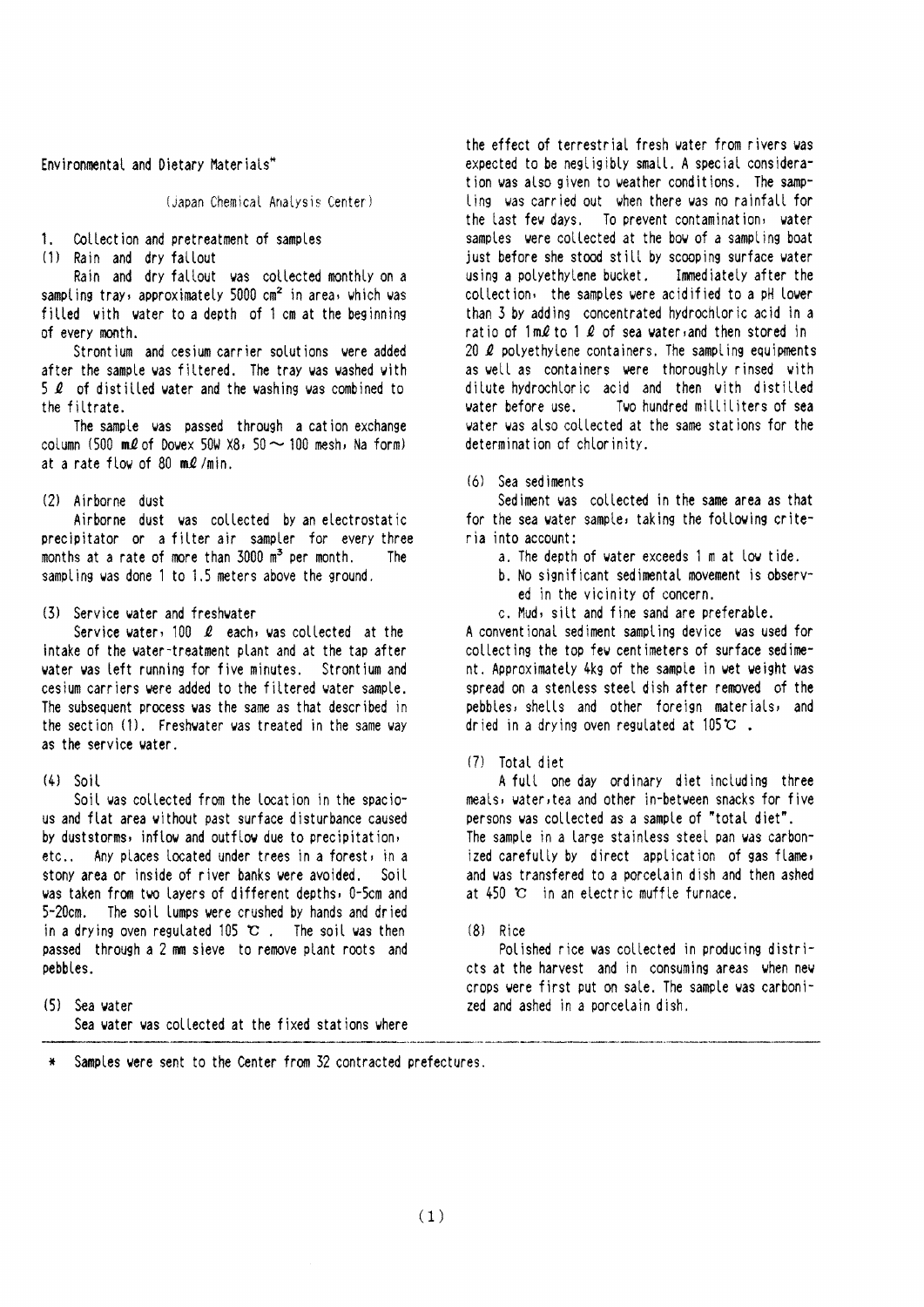#### $(9)$  Milk

Raw milk was collected in producing districts and commercial milk was purchased in consuming districts. Milk in a stainless steel pan or a porcelain dish was evaporated to dryness followed by carbonization and ashing.

#### (10) Vegetables

Spinach and Japanese radish were selected as the representatives for leaf vegetables and for non-starch roots, respectively. After removing soil, the edible part of vegetable sample was dried and carbonized in a stainless steel pan or a porcelain dish.

### $(11)$  Tea

Five hundred grams of manufactured green tea was collected, carbonized and ashed in a stainless steel pan or a porcetain dish.

### (12) Fish, shellfish and seaveeds

a. Sea fish and freshwater fish

Fish was rinsed with water and blotted with a filter paper. Only the edible part was used in case of larger sized fish, and the whole part was used in case of smaller ones. Each sample was weighed and placed in a stainless steel pan or a porcelain dish. After carbonized, the sample was ashed in an electric muffle furnace.

#### b. Shellfish

Approximately 4 kg of shellfish including the shells was collected or purchased. After removing the shells, it was treated in the same way as that for the sea fish.

c. Seaveeds

Edible seaweeds were collected and rinsed with water to remove sand and other adhering matters on the surface. These were removed of excess water, weighed dried and ashed.

Table 1 shows detailes of sample collection.

| Sample                                         | Frequency of sampling                | Quantity of sample            |
|------------------------------------------------|--------------------------------------|-------------------------------|
| ≃Environmental materials≈                      |                                      |                               |
| (1) Rain and dry fallout                       |                                      |                               |
| 1. For domestic program                        | monthly                              |                               |
| 2. For WHO program                             | monthly                              |                               |
| (2) Airborne dust                              | quarterly                            | $>3000$ m <sup>3</sup> /month |
| (3) Service water and freshwater               |                                      |                               |
| 1. Service water (source water)                | semiyearly                           | 100 $\ell$                    |
| 2. Service water (tap water)                   | semiyearly                           | 100 $\ell$                    |
| 3. Freshvater                                  | yearly (fishing season)              | 100 $\rho$                    |
| $(4)$ Soil                                     |                                      |                               |
| 1. $0 \sim 5$ cm                               | yearly                               | 4 kg                          |
| 2. $5 - 20$ cm                                 | <i>vearly</i>                        | $4$ kg                        |
| $(5)$ Sea vater                                | yearly                               | 40 $\ell$                     |
| (6) Sea sediments                              | yearly                               | 4 kg                          |
| $=$ Dietary materials $=$                      |                                      |                               |
| (7) Total diet                                 | semiyearly                           | daily amount for 5 persons    |
| $(8)$ Rice                                     |                                      |                               |
| 1. Producing districts                         | yearly (harvesting season)           | 5 kg (polished rice)          |
| 2. Consuming districts                         | yearly (harvesting season)           | 5 kg (polished rice)          |
| $(9)$ Milk                                     |                                      |                               |
| 1. Producing districts for                     | quarterly (February, May, August and | 3Q                            |
| WHO program                                    | November)                            |                               |
| 2. Producing districts for<br>domestic program | semiyearly (February and August)     | 3 Q                           |

Table 1 Details of sample collection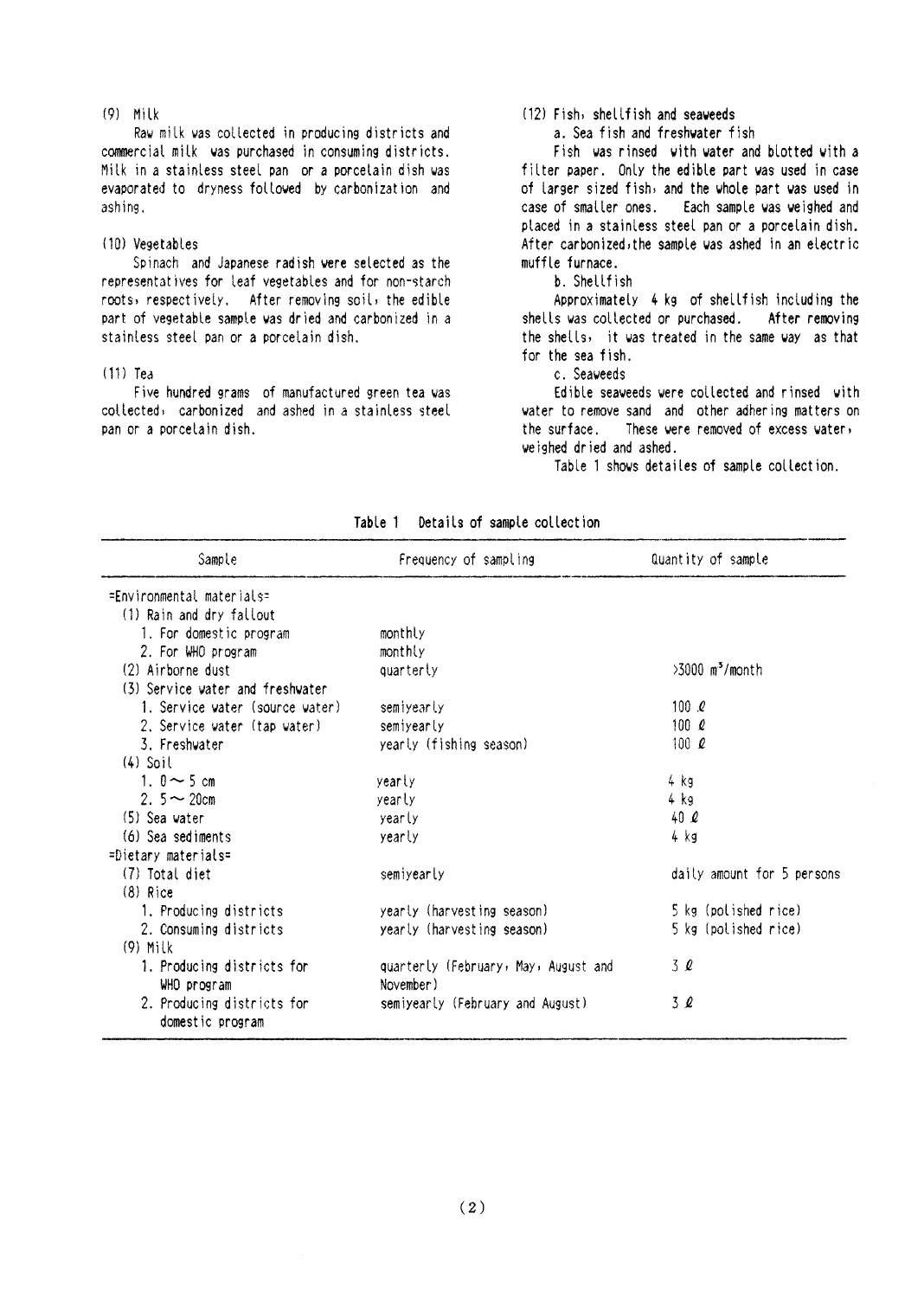| Sample                            | Frequency of sampling                | Quantity of sample      |
|-----------------------------------|--------------------------------------|-------------------------|
| 3. Consuming districts            | semiyearly (February and August)     | 3 l                     |
| 4. Powdered milk                  | semiyearly (April and October)       | $2 \sim 3$ kg           |
| (10) Vegetables                   |                                      |                         |
| 1. Producing districts            | yearly (harvesting season)           | 4 kg                    |
| 2. Consuming districts            | yearly (harvesting season)           | 4 kg                    |
| $(11)$ Tea                        | yearly (the first harvesting season) | 500g (manufactured tea) |
| (12) Fish, shellfish and seaveeds |                                      |                         |
| 1. Sea fish                       | yearly (fishing season)              | 4 kg                    |
| 2. Freshvater fish                | yearly (fishing season)              | 4 kg                    |
| 3. Shellfish                      | yearly (fishing season)              | 4 kg                    |
| 4. Seaveeds                       | yearly (fishing season)              | $2 \sim 3$ kg           |

- $2<sup>1</sup>$ Preparation of samples for analysis
- (1) Rain, service vater and freshvater

Strontium and cesium were eluted with hydrochloric acid from the cation exchange column. The residue of rain sample on the filter paper was ashed in an electric muffle furnace and the ash was dissolved in hydrochloric acid. The insoluble part was filtered and The filtrate and the washings were combined uashed to the previous eluate and used for radiochemical analysis.

#### (2) Soil and Sea sediment

Dried soil was crushed to smaller ones than 0.25 mm in size by a crusher. The sieved sample was ashed in an electric muffle furnace regulated at  $450^{\circ}$  . The sample was then heated with hydrochloric acid, strontjum and cesium carrier solutions and the mixture was heated. The insoluble constituent was filtered off and washed with water.

The dried sample was crushed to smaller ones than 0.25 mm by a crushing machine. The further preparation of the sample was the same as that described in the section  $2-(2)$ .

#### $(3)$  Rice

The ashed sample was pulverized with a porcelain mortar and passed through a 0.35 mm sieve. The sieved sample to which both strontium and cesium carriers were added, was digested with nitric acid by heating. After the sample was heated again with nitric acid to dryness, strontium and cesium were extracted with hydrochloric acid and water. The insoluble constituent was filtered and washed. The filtrate and washings were combined for subsequent radiochemical analysis.

(4) Airborne dust, diet, milk, vegetables, fish and shellfish, seaweeds, tea and others

These ashed samples were treated with the same procedure as that described in the section  $2-(4)$ .

Separation of strontium-90 and cesium-137  $\mathbf{z}$ 

#### (1) Strontium-90

Sample solutions, prepared as in the foregoing sections  $2-(1)$  through  $2-(4)$ , were neutralized with sodium hydroxide. After sodium carbonate was added, the precipitate of strontium and calcium carbonates was separated. The supernatant solution was retained for cesium-137 determination. The carbonates vere dissolved in hydrochloric acid and strontium and catoium were precipitated as oxalates. The precipitate was dissolved in nitric acid and strontium was separated from calcium by successive fuming nitric acid separation. Iron scavenge was made after addition of ferric iron carrier followed by barium chromate separation after addition of barium carrier to remove radium, its daughters and lead. Strontium was recovered as carbonate, and the precipitate was dried and veighed to determine strontium recovery. The strontjum carbonate was dissolved in hydrochloric acid and iron carrier was added. The solution was allowed to stand for two weeks for strontium-90 and yttrium-90 to attain equilibrium. Yttrium-90 was coprecipitated with ferric hydroxide and the precipitate was filtered off, washed and counted.

#### $(2)$  Cesium-137

The supernatant separated from the strontium fraction was acidified with hydrochloric acid. While stirring, cesium was adsorbed on the ammonium molyb-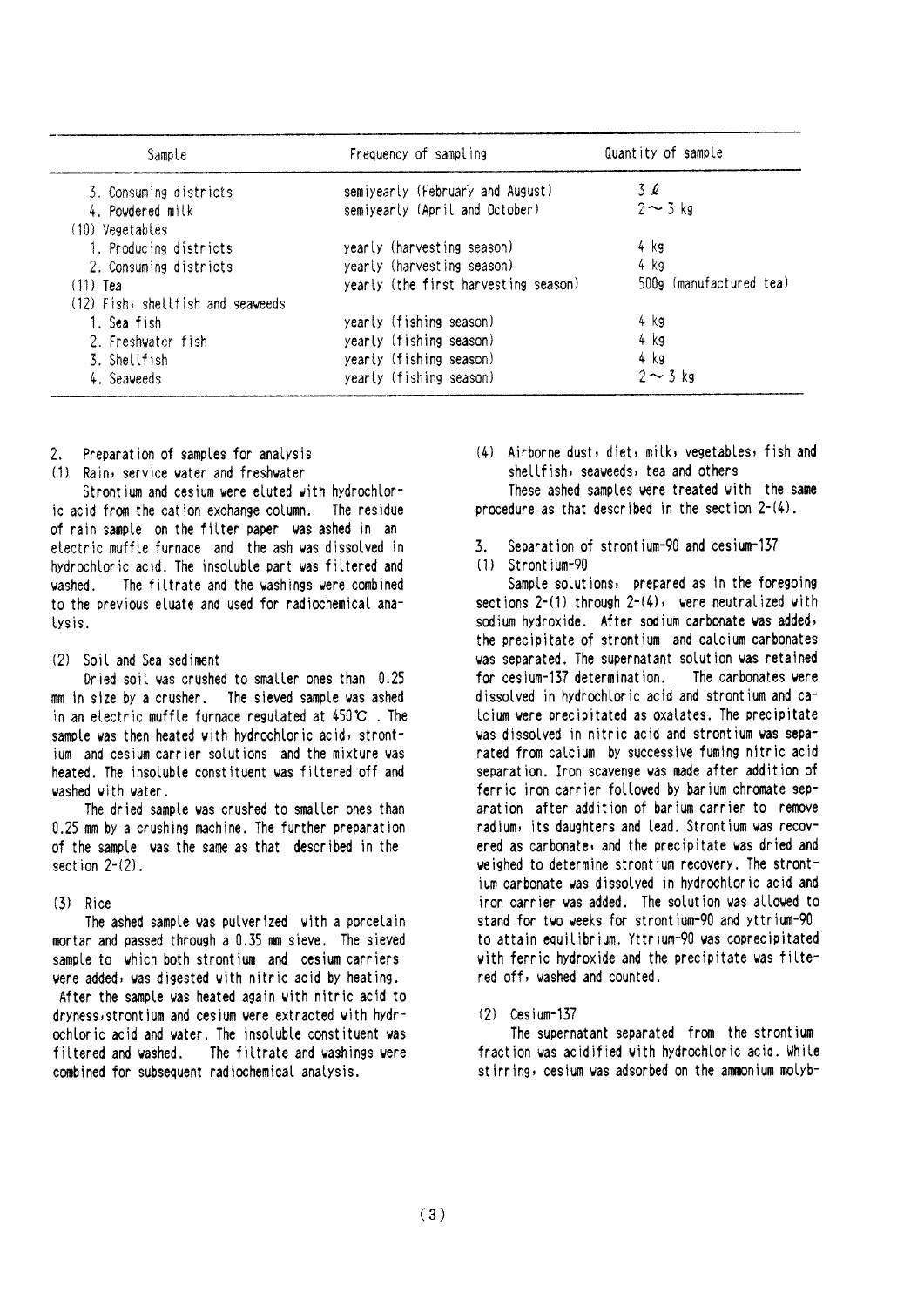#### dophosphate added.

After filtered off and washed with hydrochlotric acid the precipitate was dissolved in 2.5N sodium hydr-The solution was adjusted to pH 8.2 oxide solution. with hydrochloric acid and allowed to cool. Resultant molybdenum hydroxide which separated out in the solution, was filtered off and washed with water. EDTA vas added to the filtrate and washings. Cesium and rubidium were adsorbed on a cation exchange column and cesium was separated from rubidium by eluting with hydrochloric acid.

The eluate was evaporated to dryness and was dissolved. The solution was filtered. Chloroplatinic acid was added to precipitate cesium. The precipitate was filtered onto a tared paper using a demountable filter and washed with water and then ethanol. After drying, the chemical yield of cesium was determined by weighing the precipitate. Cesium-137 radioactivity was measured for this precipitate.

Determination of stable strontium, calcium and  $\mathbf{A}$ potassium

A weighed amount of soil or sea sediment was heated in a electric muffle furnace at 450 °C and then

treated with hydrochloric acid for extraction. A weighed aliquot of ashed samples of total diet, yegetables, milk, fish, shellfish or seaweeds was digested with hydrofluoric acid and nitric acid.

The extract was made up to an appropriate volume with dilute hydrochloric acid. The sample solution was analyzed for calcium by titration with standard potassium permanganate solution after separating calcium as oxalate. Atomic absorption spectroscopy was applied when appropriate. Stable strontium and potassium were determined by atomic absorption and flame emission spectrometry, respectively.

#### 5. Counting

After the radiochemical separation the mounted precipitates were counted for activity using low background beta counters normally for 60 to 90 min. Net sample counting rates were corrected for counter efficiency, recovery, self-absorption and decay to obtain the content of strontium-90 and cesium-137 per sample aliquot. From the results, concentrations of these nuclides in the original samples were calculated.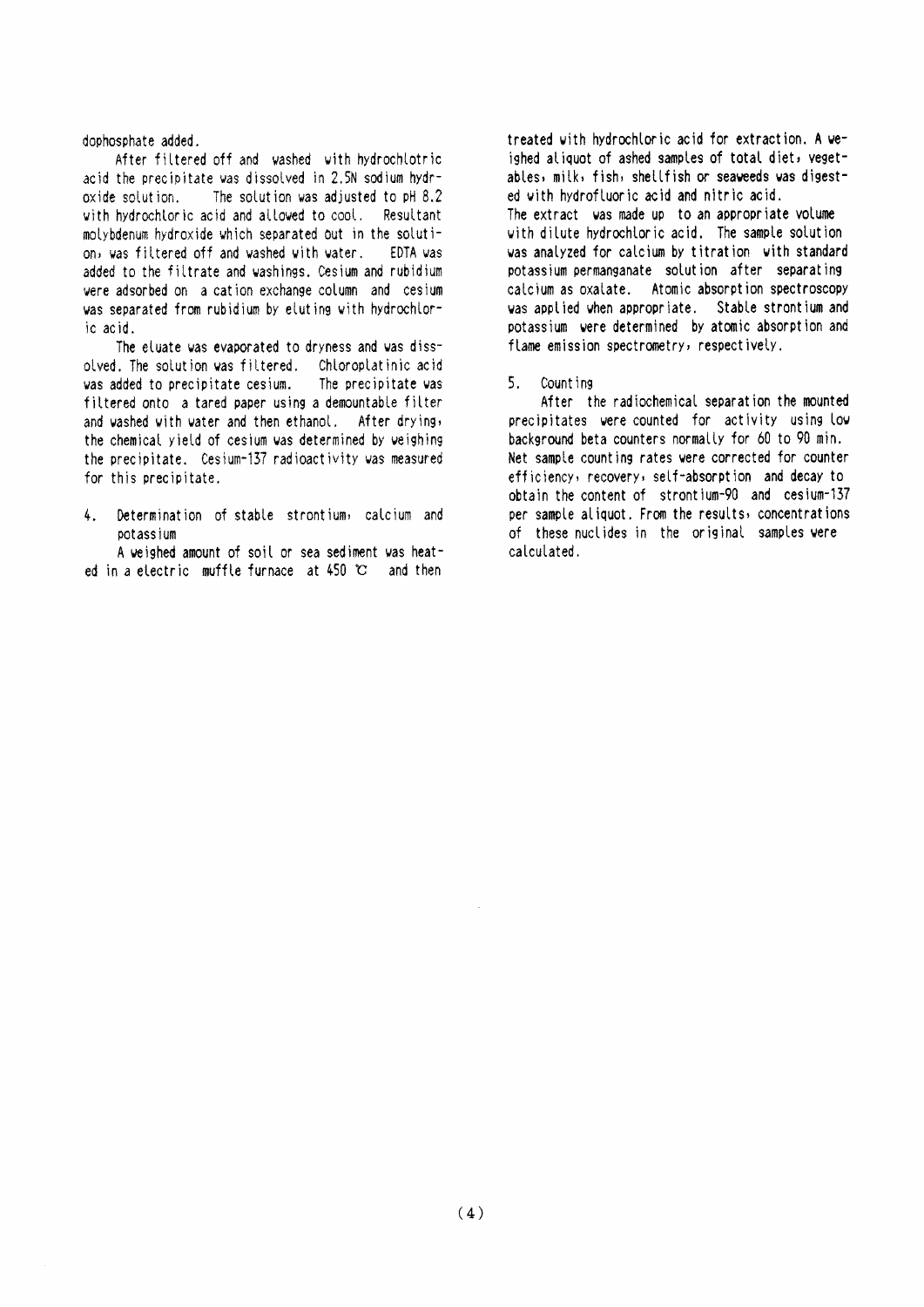#### 6. Results

#### $(1)-1$  Strontium-90 and Cesium-137 in Rain and Dry Fallout(for domestic program) (from Jul. 1989 to Jul. 1990)

-COntinued from NO.90 0f this publication-

|                            | Duration        | Precipitation | $\circ$ sr             | 137Cs                  |
|----------------------------|-----------------|---------------|------------------------|------------------------|
| Location                   | (days)          | (mm)          | (MBq/Km <sup>2</sup> ) | (MBq/Km <sup>2</sup> ) |
| July, 1989<br>Kyoto, KYOTO | 32              | 141.8         | $0.003 \pm 0.017$      | $0.01 \pm 0.015$       |
| August, 1989               |                 |               |                        |                        |
| Kyoto, KYOTO               | 32              | 178.5         | $0.01 \pm 0.017$       | $0.00 \pm 0.015$       |
| September, 1989            |                 |               |                        |                        |
| Kyoto, KYOTO               | 32              | 381.5         | $0.01 \pm 0.017$       | $0.01 \pm 0.015$       |
| October, 1989              |                 |               |                        |                        |
| Shinjuku, TOKYO            | 31              | 230.7         | $0.08 \pm 0.027$       | $0.04 \pm 0.016$       |
| Kyoto, KYOTO               | 31              | 37.7          | $0.03 \pm 0.019$       | $0.01 \pm 0.014$       |
| Wakayama, WAKAYAMA         | 39              | 41.6          | $0.01 \pm 0.024$       | $0.02 \pm 0.017$       |
| Matsuyama, EHIME           | 33              | 46.5          | $0.01 \pm 0.016$       | $0.02 \pm 0.016$       |
| November, 1989             |                 |               |                        |                        |
| Morioka, IWATE             | 31              | 73.6          | $0.00 \pm 0.015$       | $0.001 \pm 0.016$      |
| Mito, IBARAGI              | 31              | 30.5          | $0.03 \pm 0.017$       | $0.02 \pm 0.014$       |
| Shinjuku, TOKYO            | 31              | 48.1          | $0.00 \pm 0.020$       | $0.00 \pm 0.013$       |
| Kyoto, KYOTO               | 31              | 28.5          | $0.02 \pm 0.020$       | $0.01 \pm 0.014$       |
| Wakayama, WAKAYAMA         | 22              | 41.9          | $0.00 \pm 0.021$       | $0.02 \pm 0.017$       |
| Matsue, SHIMANE            | 31              | 95.2          | $0.03 \pm 0.012$       | $0.04 \pm 0.012$       |
| Matsuyama, EHIME           | 31              | 64.0          | $0.00 \pm 0.015$       | $0.01 \pm 0.015$       |
| Takamatsu, KAGAWA          | 31              | 43.0          | $0.04 \pm 0.018$       | $0.03 \pm 0.016$       |
| Saga, SAGA                 | 31              | 53.1          | $0.01 \pm 0.016$       | $0.01 \pm 0.013$       |
| Kumamoto, KUMAMOTO         | 31              | 89.3          | $0.00 \pm 0.018$       | $0.02 \pm 0.014$       |
| December, 1989             |                 |               |                        |                        |
| Onagawa-machi, MIYAGI      | 33              | 63.2          | $0.05 \pm 0.019$       | $0.02 \pm 0.016$       |
| Morioka, IWATE             | 36              | 51.2          | $0.00 \pm 0.019$       | $0.01 \pm 0.016$       |
| Ookuma-machi, FUKUSHIMA    | 26              | 30.8          | $0.07 \pm 0.019$       | $0.06 \pm 0.020$       |
| Mito, IBARAGI              | 36              | 24.5          | $0.005 \pm 0.016$      | $0.03 \pm 0.013$       |
| Shinjuku, TOKYO            | 35              | 24.4          | $0.04 \pm 0.026$       | $0.02 \pm 0.015$       |
| Kosugi-machi, TOYAMA       | 35              | 197.7         | $0.07 \pm 0.019$       | $0.05 \pm 0.017$       |
| Fukui, FUKUI               | 32 <sub>2</sub> | 305.5         | $0.17 \pm 0.100$       | $0.04 \pm 0.068$       |
| Shizuoka, SHIZUOKA         | 36              | 33.0          | $0.02 \pm 0.017$       | $0.05 \pm 0.017$       |

Table (1)-1: Strontium-90 and Cesium-137 in Rain and Dry Fallout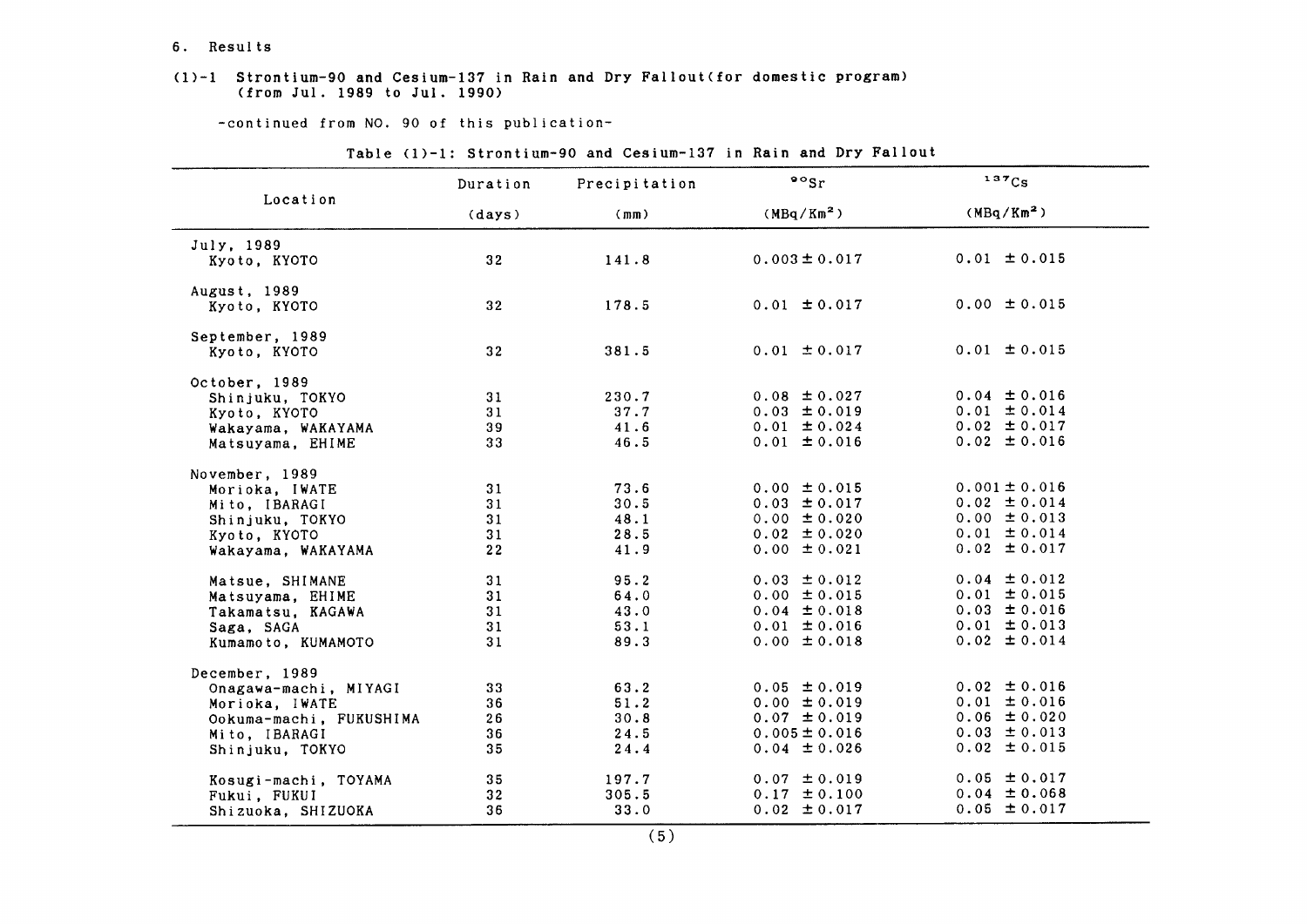|                          | Duration     | Precipitation | $\cdot \cdot$          | 137Cs                  |
|--------------------------|--------------|---------------|------------------------|------------------------|
| Location                 | (days)       | (mm)          | (MBq/Km <sup>2</sup> ) | (MBq/Km <sup>2</sup> ) |
| Nagoya, AICHI            | 35           | 30.4          | $0.02 \pm 0.018$       | $0.03 \pm 0.017$       |
| Ootsu, SHIGA             | 35           | 24.9          | $0.02 \pm 0.019$       | $0.01 \pm 0.015$       |
| Kyoto, KYOTO             | 35           | 10.5          | $0.03 \pm 0.019$       | $0.02 \pm 0.013$       |
| Wakayama, WAKAYAMA       | 36           | 30.0          | $0.01 \pm 0.019$       | $0.02 \pm 0.014$       |
| Matsue, SHIMANE          | 28           | 88.3          | $0.01 \pm 0.011$       | $0.02 \pm 0.011$       |
|                          |              |               |                        |                        |
| Hiroshima, HIROSHIMA     | 32           | 8.8           | $0.16 \pm 0.024$       | $0.03 \pm 0.016$       |
| Matsuyama, EHIME         | 35           | 26.0          | $0.01 \pm 0.018$       | $0.06 \pm 0.018$       |
| Takamatsu, KAGAWA        | 33           | 7.0           | $0.01 \pm 0.016$       | $0.00 \pm 0.013$       |
| Dazaifu, FUKUOKA         | 35           | 50.2          | $0.00 \pm 0.016$       | $0.05 \pm 0.018$       |
| Saga, SAGA               | 35           | 31.6          | $0.05 \pm 0.019$       | $0.02 \pm 0.015$       |
| Kumamoto, KUMAMOTO       | 35           | 28.9          | $0.005 \pm 0.018$      | $0.001 \pm 0.013$      |
| Miyazaki, MIYAZAKI       | 35           | 18.8          | $0.02 \pm 0.018$       | $0.18 \pm 0.025$       |
| Yonagusuku-mura, OKINAWA | 37           | 93.0          | $0.00 \pm 0.015$       | $0.002 \pm 0.014$      |
|                          |              |               |                        |                        |
| January, 1990            |              |               |                        |                        |
| Sapporo, HOKKAIDO        | 36           | 92.0          | $0.02 \pm 0.018$       | $0.02 \pm 0.015$       |
| Aomori, AOMORI           | 29           | 110.0         | $0.03 \pm 0.020$       | $0.14 \pm 0.023$       |
| Onagawa-machi, MIYAGI    | 28           | 16.6          | $0.04 \pm 0.020$       | $0.05 \pm 0.018$       |
| Morioka, IWATE           | 28           | 54.3          | $0.02 \pm 0.021$       | $0.04 \pm 0.017$       |
| Yamagata, YAMAGATA       | 29           | 45.9          | $0.02 \pm 0.017$       | $0.07 \pm 0.018$       |
| Ookuma-machi, FUKUSHIMA  | 37           | 21.5          | $0.08 \pm 0.031$       | $0.29 \pm 0.030$       |
| Mito, IBARAGI            | 28           | 39.5          | $0.02 \pm 0.016$       | $0.04 \pm 0.017$       |
| Shinjuku, TOKYO          | 29           | 44.2          | $0.03 \pm 0.023$       | $0.05 \pm 0.016$       |
| Yokohama, KANAGAWA       | 35           | 45.0          | $0.04 \pm 0.017$       | $0.10 \pm 0.022$       |
| Utsunomiya, TOCHIGI      | 29.          | 43.3          | $0.003 \pm 0.016$      | $0.05 \pm 0.015$       |
|                          |              |               |                        |                        |
| Kosugi-machi, TOYAMA     | 29           | 227.8         | $0.02 \pm 0.016$       | $0.07 \pm 0.018$       |
| Fukui, FUKUI             | 27           | 235.9         | $0.13 \pm 0.097$       | $0.08 \pm 0.078$       |
| Koufu, YAMANASHI         | 29           | 30.5          | $0.04 \pm 0.019$       | $0.05 \pm 0.016$       |
| Shizuoka, SHIZUOKA       | 28           | 91.0          | $0.02 \pm 0.017$       | $0.11 \pm 0.020$       |
| Nagoya, AICHI            | 29           | 77.4          | $0.00 \pm 0.020$       | $0.05 \pm 0.018$       |
| Tsu, MIE                 | 29           | 37.0          | $0.03 \pm 0.018$       | $0.07 \pm 0.019$       |
| Ootsu, SHIGA             | 29           | 43.7          | $0.02 \pm 0.020$       | $0.00 \pm 0.015$       |
| Kyoto, KYOTO             | 29           | 61.9          | $0.02 \pm 0.019$       | $0.00 \pm 0.012$       |
| Kobe, HYOGO              | 35           | 33.0          | $0.03 \pm 0.018$       | $0.04 \pm 0.017$       |
| Nara, NARA               | 37           | 125.9         | $0.03 \pm 0.020$       | $0.02 \pm 0.013$       |
|                          |              |               |                        |                        |
| Wakayama, WAKAYAMA       | $\sqrt{2}$ 8 | 92.3          | $0.00 \pm 0.020$       | $0.02 \pm 0.015$       |
| Tottori, TOTTORI         | 29           | 303.4         | $0.06 \pm 0.019$       | $0.15 \pm 0.023$       |
| Matsue, SHIMANE          | 36           | 149.8         | $0.03 \pm 0.014$       | $0.21 \pm 0.020$       |
| Hiroshima, HIROSHIMA     | 28           | 88.8          | $0.10 \pm 0.022$       | $0.02 \pm 0.015$       |
| Matsuyama, EHIME         | 29           | 91.5          | $0.02 \pm 0.039$       | $0.02 \pm 0.016$       |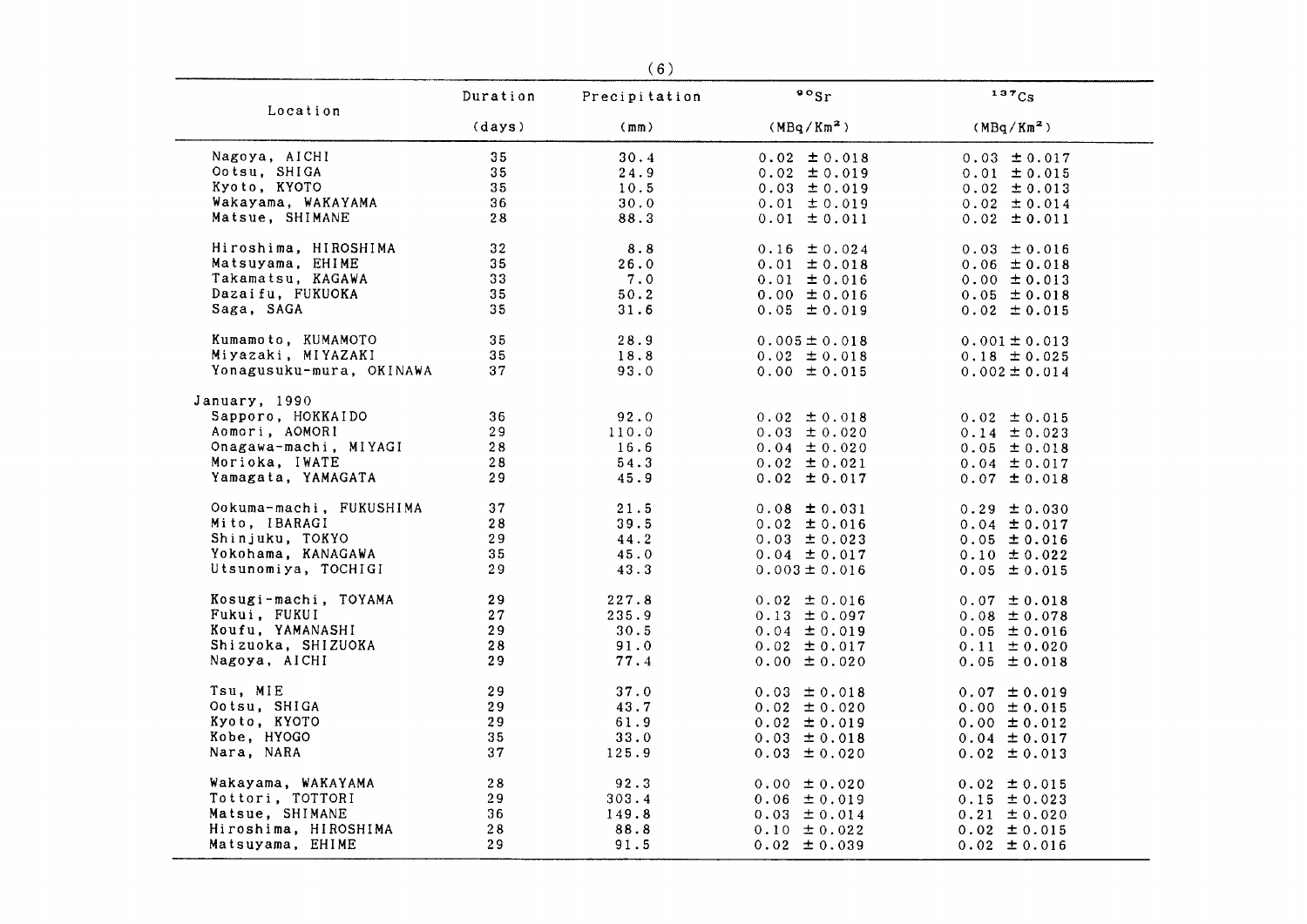|                          | Duration | Precipitation | $\circ \circ$ sr       | $137C_S$               |
|--------------------------|----------|---------------|------------------------|------------------------|
| Location                 | (days)   | (mm)          | (MBq/Km <sup>2</sup> ) | (MBq/Km <sup>2</sup> ) |
| Takamatsu, KAGAWA        | 31       | 50.0          | $0.03 \pm 0.018$       | $0.04 \pm 0.017$       |
| Dazaifu, FUKUOKA         | 29       | 92.4          | $0.03 \pm 0.017$       | $0.01 \pm 0.016$       |
| Saga, SAGA               | 29       | 97.1          | $0.01 \pm 0.019$       | $0.03 \pm 0.015$       |
| Nagasaki, NAGASAKI       | 29       | 68.5          | $0.03 \pm 0.018$       | $0.01 \pm 0.015$       |
| Kumamoto, KUMAMOTO       | 29       | 89.5          | $0.00 \pm 0.022$       | $0.03 \pm 0.020$       |
| Ooita, OOITA             | 29       | 60.0          | $0.002 \pm 0.018$      | $0.005 \pm 0.014$      |
| Miyazaki, MIYAZAKI       | 29       | 76.4          | $0.04 \pm 0.018$       | $0.11 \pm 0.022$       |
| Yonagusuku-mura, OKINAWA | 27       | 85.0          | $0.00 \pm 0.017$       | $0.00 \pm 0.014$       |
| February, 1990           |          |               |                        |                        |
| Sapporo, HOKKAIDO        | 29       | 35.0          | $0.005 \pm 0.019$      | $0.04 \pm 0.018$       |
| Aomori, AOMORI           | 29       | 12.8          | $0.005 \pm 0.019$      | $0.07 \pm 0.019$       |
| Onagawa-machi, MIYAGI    | 29       | 98.4          | $0.00 \pm 0.017$       | $0.004 \pm 0.015$      |
| Morioka, IWATE           | 29       | 85.3          | $0.001 \pm 0.018$      | $0.02 \pm 0.016$       |
| Yamagata, YAMAGATA       | 29       | 37.9          | $0.001 \pm 0.018$      | $0.01 \pm 0.017$       |
| Ookuma-machi, FUKUSHIMA  | 29       | 121.1         | $0.02 \pm 0.018$       | $0.001 \pm 0.015$      |
| Mito, IBARAGI            | 29       | 84.0          | $0.03 \pm 0.017$       | $0.01 \pm 0.016$       |
| Shinjuku, TOKYO          | 29       | 115.0         | $0.04 \pm 0.023$       | $0.05 \pm 0.015$       |
| Yokohama, KANAGAWA       | 29       | 170.6         | $0.06 \pm 0.018$       | $0.11 \pm 0.021$       |
| Utsunomiya, TOCHIGI      | 28       | 103.3         | $0.03 \pm 0.017$       | $0.02 \pm 0.015$       |
| Kosugi-machi, TOYAMA     | 29       | 154.3         | $0.002 \pm 0.016$      | $0.07 \pm 0.019$       |
| Fukui, FUKUI             | 31       | 133.6         | $0.12 \pm 0.090$       | $0.06 \pm 0.080$       |
| Koufu, YAMANASHI         | 29       | 96.0          | $0.02 \pm 0.018$       | $0.05 \pm 0.016$       |
| Shizuoka, SHIZUOKA       | 29       | 276.0         | $0.01 \pm 0.018$       | $0.06 \pm 0.022$       |
| Nagoya, AICHI            | 29       | 117.1         | $0.05 \pm 0.022$       | $0.01 \pm 0.015$       |
| Tsu, MIE                 | 29       | 99.5          | $0.03 \pm 0.018$       | $0.13 \pm 0.021$       |
| Ootsu, SHIGA             | 29       | 173.5         | $0.00 \pm 0.018$       | $0.001 \pm 0.015$      |
| Kyoto, KYOTO             | 29       | 117.1         | $0.04 \pm 0.024$       | $0.00 \pm 0.014$       |
| Kobe, HYOGO              | 29       | 145.7         | $0.01 \pm 0.017$       | $0.02 \pm 0.016$       |
| Nara, NARA               | 28       | 184.0         | $0.00 \pm 0.021$       | $0.00 \pm 0.013$       |
| Wakayama, WAKAYAMA       | 29       | 188.1         | $0.03 \pm 0.025$       | $0.05 \pm 0.017$       |
| Tottori, TOTTORI         | 28       | 118.9         | $0.02 \pm 0.017$       | $0.07 \pm 0.019$       |
| Matsue, SHIMANE          | 29       | 68.6          | $0.03 \pm 0.014$       | $0.07 \pm 0.012$       |
| Hiroshima, HIROSHIMA     | 30       | 105.3         | $0.02 \pm 0.020$       | $0.01 \pm 0.020$       |
| Matsuyama, EHIME         | 29       | 115.5         | $0.01 \pm 0.017$       | $0.00 \pm 0.015$       |
| Ishii-machi, TOKUSHIMA   | 29       | 113.5         | $0.00 \pm 0.023$       | $0.002 \pm 0.021$      |
| Takamatsu, KAGAWA        | 29       | 62.5          | $0.01 \pm 0.017$       | $0.004 \pm 0.015$      |
| Dazaifu, FUKUOKA         | 29       | 120.0         | $0.00 \pm 0.019$       | $0.00 \pm 0.013$       |
| Saga, SAGA               | 29       | 167.3         | $0.00 \pm 0.018$       | $0.01 \pm 0.024$       |
| Nagasaki, NAGASAKI       | 29       | 182.0         | $0.02 \pm 0.016$       | $0.02 \pm 0.015$       |

 $\label{eq:2.1} \mathcal{L}(\mathcal{L}^{\text{max}}_{\mathcal{L}}(\mathcal{L}^{\text{max}}_{\mathcal{L}}),\mathcal{L}^{\text{max}}_{\mathcal{L}}(\mathcal{L}^{\text{max}}_{\mathcal{L}}))$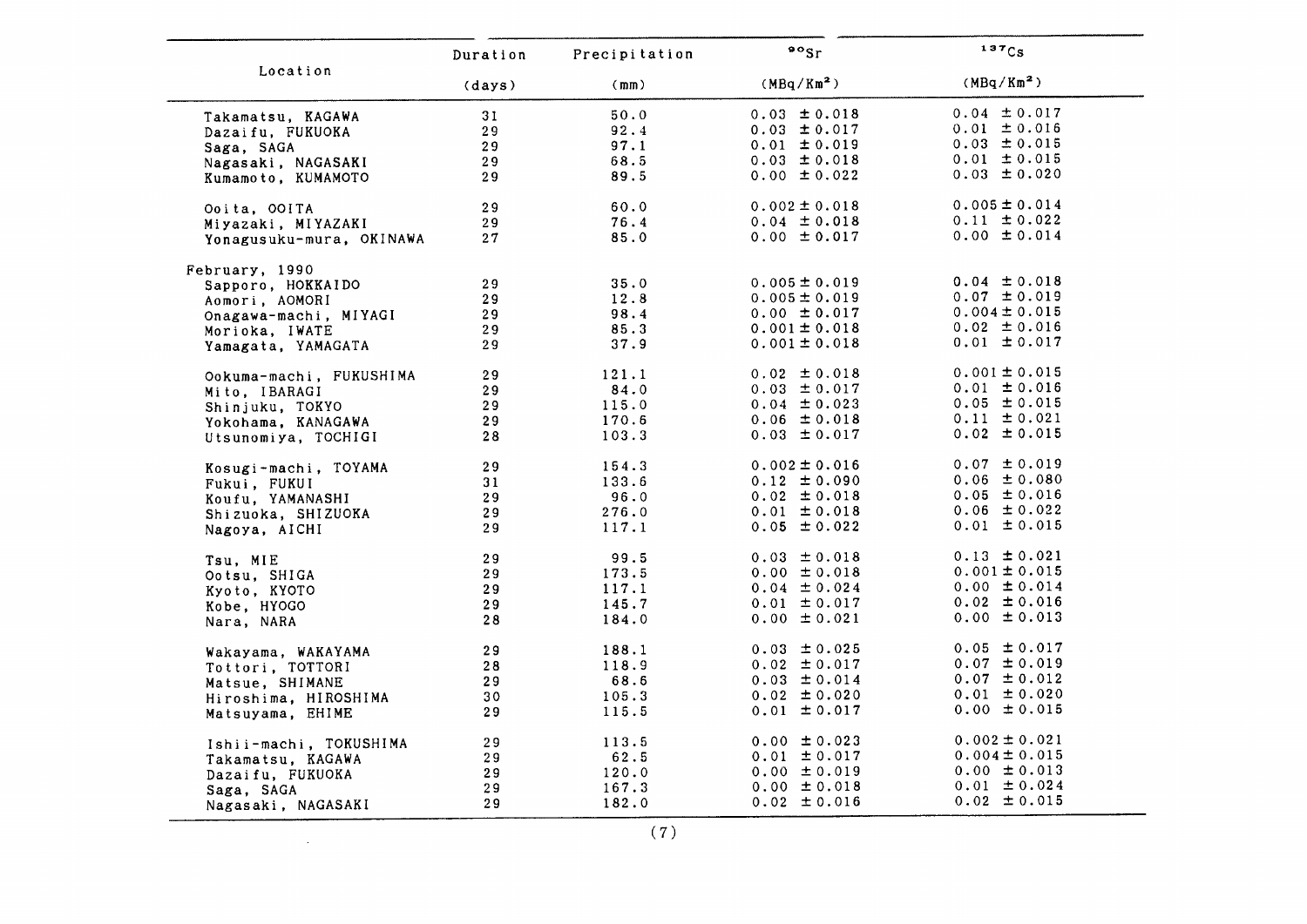| Location                 | Duration        | Precipitation | $\circ \circ$ <sub>Sr</sub> | 137Cs                                |
|--------------------------|-----------------|---------------|-----------------------------|--------------------------------------|
|                          | (days)          | (mm)          | (MBq/Km <sup>2</sup> )      | (MBq/Km <sup>2</sup> )               |
| Kumamoto, KUMAMOTO       | 29              | 140.7         | $0.07 \pm 0.024$            | $0.05 \pm 0.022$                     |
| Ooita, OOITA             | 30              | 99.0          | $0.003 \pm 0.026$           | $0.005 \pm 0.015$                    |
| Miyazaki, MIYAZAKI       | 29              | 170.6         | $0.04 \pm 0.019$            | $0.07 \pm 0.020$                     |
| Yonagusuku-mura, OKINAWA | 31              | 182.5         | $0.01 \pm 0.017$            | $0.00 \pm 0.020$                     |
| March, 1990              |                 |               |                             |                                      |
| Sapporo, HOKKAIDO        | 31              | 22.5          | $0.30 \pm 0.035$            | $0.04 \pm 0.021$                     |
| Aomori, AOMORI           | 31              | 36.0          | $0.09 \pm 0.024$            | $0.09 \pm 0.020$                     |
| Onagawa-machi, MIYAGI    | 33              | 72.4          | $0.07 \pm 0.018$            |                                      |
| Morioka, IWATE           | 31              |               |                             | $0.05 \pm 0.017$                     |
|                          |                 | 40.5          | $0.01 \pm 0.018$            | $0.05 \pm 0.019$                     |
| Yamagata, YAMAGATA       | 33              | 30.8          | $0.04 \pm 0.019$            | $0.14 \pm 0.022$                     |
| Ookuma-machi, FUKUSHIMA  | 33              | 64.0          | $0.05 \pm 0.018$            | $0.05 \pm 0.018$                     |
| Mito, IBARAGI            | 33              | 113.0         | $0.06 \pm 0.020$            | $0.11 \pm 0.021$                     |
| Shinjuku, TOKYO          | 33              | 97.6          | $0.03 \pm 0.022$            | $0.03 \pm 0.017$                     |
| Yokohama, KANAGAWA       | 32 <sub>2</sub> | 61.5          | $0.07 \pm 0.022$            | $0.16 \pm 0.026$                     |
| Utsunomiya, TOCHIGI      | 33              | 78.8          | $0.04 \pm 0.017$            | $0.12 \pm 0.021$                     |
| Kosugi-machi, TOYAMA     | 33              | 136.1         | $0.02 \pm 0.017$            | $0.04 \pm 0.018$                     |
| Fukui, FUKUI             | 33 <sub>1</sub> | 147.0         | $0.12 \pm 0.100$            | $0.04 \pm 0.077$                     |
| Koufu, YAMANASHI         | 33              | 58.5          |                             |                                      |
| Shizuoka, SHIZUOKA       | 34              | 195.5         | $0.00 \pm 0.016$            | $0.03 \pm 0.021$                     |
|                          |                 |               | $0.01 \pm 0.018$            | $0.09 \pm 0.023$                     |
| Nagoya, AICHI            | 32              | 116.3         | $0.002 \pm 0.019$           | $0.04 \pm 0.016$                     |
| Ootsu, SHIGA             | 32 <sub>2</sub> | 146.3         | $0.02 \pm 0.019$            | $0.02 \pm 0.016$                     |
| Kyoto, KYOTO             | 31              | 99.3          | $0.00 \pm 0.020$            | $0.02 \pm 0.014$                     |
| Kobe, HYOGO              | 32 <sub>2</sub> | 98.4          | $0.00 \pm 0.019$            | $0.03 \pm 0.020$                     |
| Nara, NARA               | 31              | 139.1         | $0.01 \pm 0.026$            | $0.09 \pm 0.019$                     |
| Wakayama, WAKAYAMA       | 33              | 87.6          | $0.09 \pm 0.026$            | $0.05 \pm 0.016$                     |
| Tottori, TOTTORI         | 33              | 127.7         | $0.06 \pm 0.023$            | $0.08 \pm 0.020$                     |
| Matsue, SHIMANE          | 33              | 65.5          | $0.00 \pm 0.014$            | $0.13 \pm 0.016$                     |
| Hiroshima, HIROSHIMA     | 30              | 68.5          | $0.10 \pm 0.023$            | $0.01 \pm 0.021$                     |
| Matsuyama, EHIME         | 33              | 114.0         | $0.06 \pm 0.020$            |                                      |
| Ishii-machi, TOKUSHIMA   | 32              | 112.0         | $0.00 \pm 0.039$            | $0.03 \pm 0.016$<br>$0.10 \pm 0.030$ |
|                          |                 |               |                             |                                      |
| Takamatsu, KAGAWA        | 33              | 90.0          | $0.02 \pm 0.021$            | $0.04 \pm 0.018$                     |
| Dazaifu, FUKUOKA         | 33              | 95.7          | $0.02 \pm 0.020$            | $0.04 \pm 0.017$                     |
| Saga, SAGA               | 33              | 113.4         | $0.00 \pm 0.055$            | $0.04 \pm 0.016$                     |
| Nagasaki, NAGASAKI       | 33              | 159.0         | $0.02 \pm 0.018$            | $0.02 \pm 0.016$                     |
| Kumamoto, KUMAMOTO       | 33              | 137.7         | $0.01 \pm 0.028$            | $0.05 \pm 0.021$                     |
| Miyazaki, MIYAZAKI       | 33              | 135.1         | $0.02 \pm 0.020$            | $0.30 \pm 0.030$                     |
| Yonagusuku-mura, OKINAWA | 32              | 60.5          | $0.00 \pm 0.018$            | $0.00 \pm 0.020$                     |
| April, 1990              |                 |               |                             |                                      |
| Sapporo, HOKKAIDO        | 32              | 79.5          | $0.10 \pm 0.036$            | $0.19 \pm 0.029$                     |
|                          |                 |               |                             |                                      |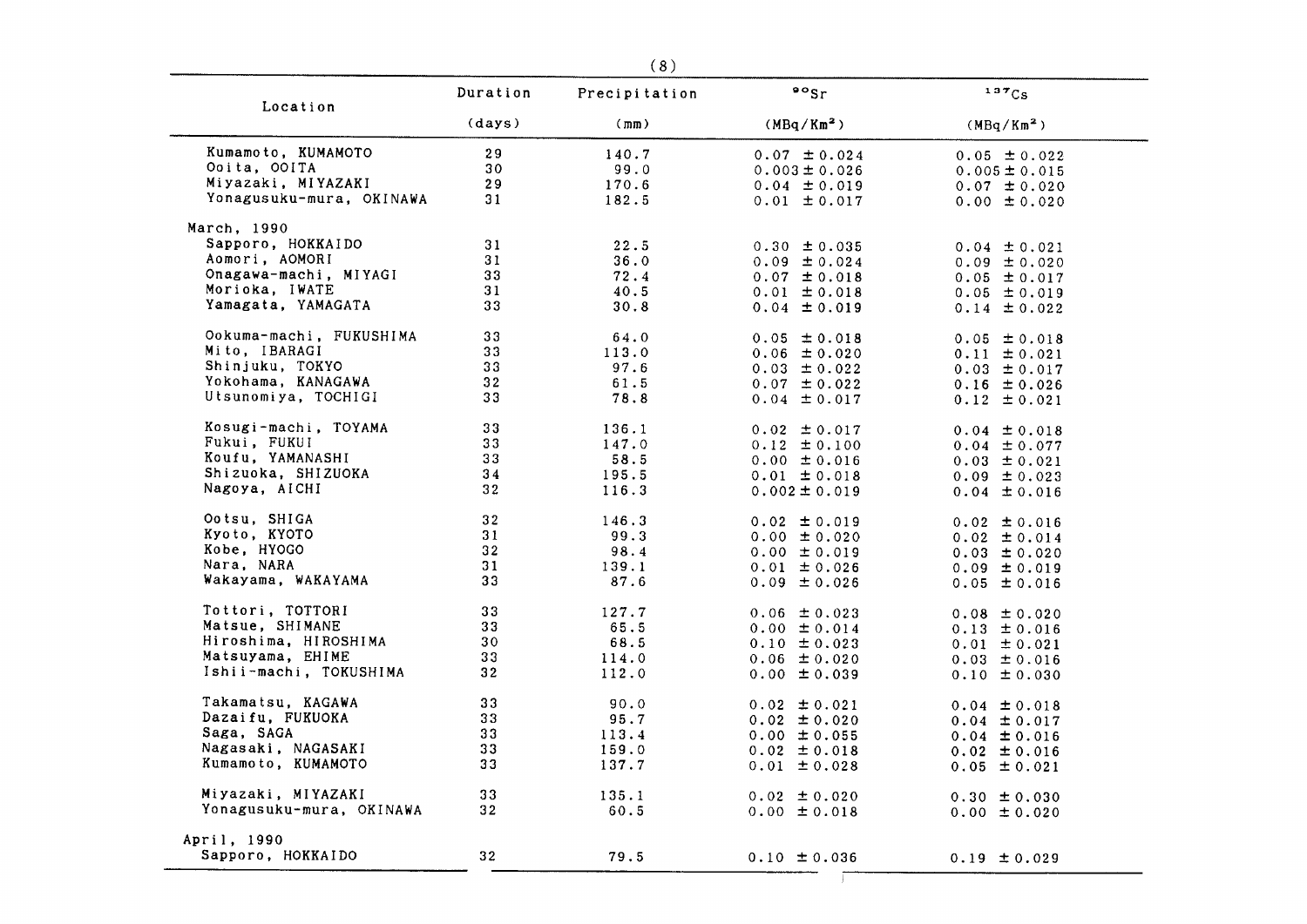|                          | Duration        | Precipitation | $\cdot \cdot$          | 137Cs                  |
|--------------------------|-----------------|---------------|------------------------|------------------------|
| Location                 | (days)          | (mm)          | (MBq/Km <sup>2</sup> ) | (MBq/Km <sup>2</sup> ) |
| Aomori, AOMORI           | 32 <sub>2</sub> | 56.5          | $0.07 \pm 0.033$       | $0.16 \pm 0.023$       |
| Onagawa-machi, MIYAGI    | 30 <sub>o</sub> | 148.5         | $0.02 \pm 0.019$       | $0.06 \pm 0.017$       |
| Morioka, IWATE           | 32 <sub>2</sub> | 186.7         | $0.06 \pm 0.022$       | $0.10 \pm 0.020$       |
| Yamagata, YAMAGATA       | 30              | 87.2          | $0.05 \pm 0.029$       | $0.13 \pm 0.022$       |
| Ookuma-machi, FUKUSHIMA  | 30              | 211.3         | $0.04 \pm 0.018$       | $0.07 \pm 0.018$       |
| Mito, IBARAGI            | 30              | 131.5         | $0.06 \pm 0.020$       | $0.12 \pm 0.021$       |
| Shinjuku, TOKYO          | 30              | 130.4         | $0.00 \pm 0.025$       | $0.05 \pm 0.016$       |
| Yokohama, KANAGAWA       | 32 <sub>2</sub> | 261.0         | $0.02 \pm 0.022$       | $0.12 \pm 0.021$       |
| Utsunomiya, TOCHIGI      | 30              | 172.7         | $0.03 \pm 0.018$       | $0.21 \pm 0.026$       |
| Kosugi-machi, TOYAMA     | 30              | 114.2         | $0.04 \pm 0.021$       | $0.18 \pm 0.025$       |
| Fukui, FUKUI             | 30              | 125.8         | $0.00 \pm 0.17$        | $0.13 \pm 0.075$       |
| Shizuoka, SHIZUOKA       | 30              | 189.0         | $0.01 \pm 0.017$       | $0.11 \pm 0.023$       |
| Nagoya, AICHI            | 31              | 107.7         | $0.00 \pm 0.019$       | $0.05 \pm 0.017$       |
| Tsu, MIE                 | 30              | 62.0          | $0.04 \pm 0.019$       | $0.24 \pm 0.027$       |
| Ootsu, SHIGA             | 31              | 102.8         | $0.00 \pm 0.027$       | $0.09 \pm 0.018$       |
| Kobe, HYOGO              | 29              | 90.3          | $0.02 \pm 0.032$       | $0.04 \pm 0.017$       |
| Tottori, TOTTORI         | 30              | 165.0         | $0.07 \pm 0.038$       | $0.19 \pm 0.029$       |
| Hiroshima, HIROSHIMA     | 32              | 149.5         | $0.05 \pm 0.018$       | $0.03 \pm 0.020$       |
| Matsuyama, EHIME         | 30              | 86.5          | $0.002 \pm 0.029$      | $0.06 \pm 0.017$       |
| Takamatsu, KAGAWA        | 30              | 64.5          | $0.01 \pm 0.018$       | $0.06 \pm 0.021$       |
| Dazaifu, FUKUOKA         | 30              | 107.9         | $0.03 \pm 0.020$       | $0.07 \pm 0.017$       |
| Saga, SAGA               | 30              | 130.1         | $0.00 \pm 0.019$       | $0.06 \pm 0.017$       |
| Nagasaki, NAGASAKI       | 30              | 147.0         | $0.01 \pm 0.024$       | $0.08 \pm 0.018$       |
| Kumamoto, KUMAMOTO       | 30              | 128.9         | $0.03 \pm 0.019$       | $0.10 \pm 0.020$       |
| Miyazaki, MIYAZAKI       | 30              | 160.5         | $0.00 \pm 0.027$       | $0.10 \pm 0.023$       |
| Yonagusuku-mura, OKINAWA | 30              | 350.0         | $0.00 \pm 0.029$       | $0.02 \pm 0.015$       |
| May, 1990                |                 |               |                        |                        |
| Sapporo, HOKKAIDO        | 32              | 27.5          | $0.08 \pm 0.036$       | $0.09 \pm 0.021$       |
| Aomori, AOMORI           | 34              | 20.5          | $0.06 \pm 0.034$       | $0.06 \pm 0.018$       |
| Onagawa-machi, MIYAGI    | 32 <sub>2</sub> | 75.5          | $0.02 \pm 0.019$       | $0.05 \pm 0.017$       |
| Morioka, IWATE           | 32 <sub>2</sub> | 57.4          | $0.002 \pm 0.018$      | $0.12 \pm 0.021$       |
| Yamagata, YAMAGATA       | 32              | 41.3          | $0.02 \pm 0.019$       | $0.09 \pm 0.019$       |
| Ookuma-machi, FUKUSHIMA  | 32              | 48.7          | $0.01 \pm 0.017$       | $0.04 \pm 0.016$       |
| Mito, IBARAGI            | 32              | 70.0          | $0.01 \pm 0.017$       | $0.04 \pm 0.016$       |
| Shinjuku, TOKYO          | 32              | 59.7          | $0.05 \pm 0.030$       | $0.05 \pm 0.021$       |
| Yokohama, KANAGAWA       | 31              | 122.5         | $0.002 \pm 0.029$      | $0.10 \pm 0.020$       |
| Utsunomiya, TOCHIGI      | 32              | 111.7         | $0.01 \pm 0.018$       | $0.07 \pm 0.018$       |
| Kosugi-machi, TOYAMA     | 32 <sub>2</sub> | 121.9         | $0.01 \pm 0.019$       | $0.06 \pm 0.018$       |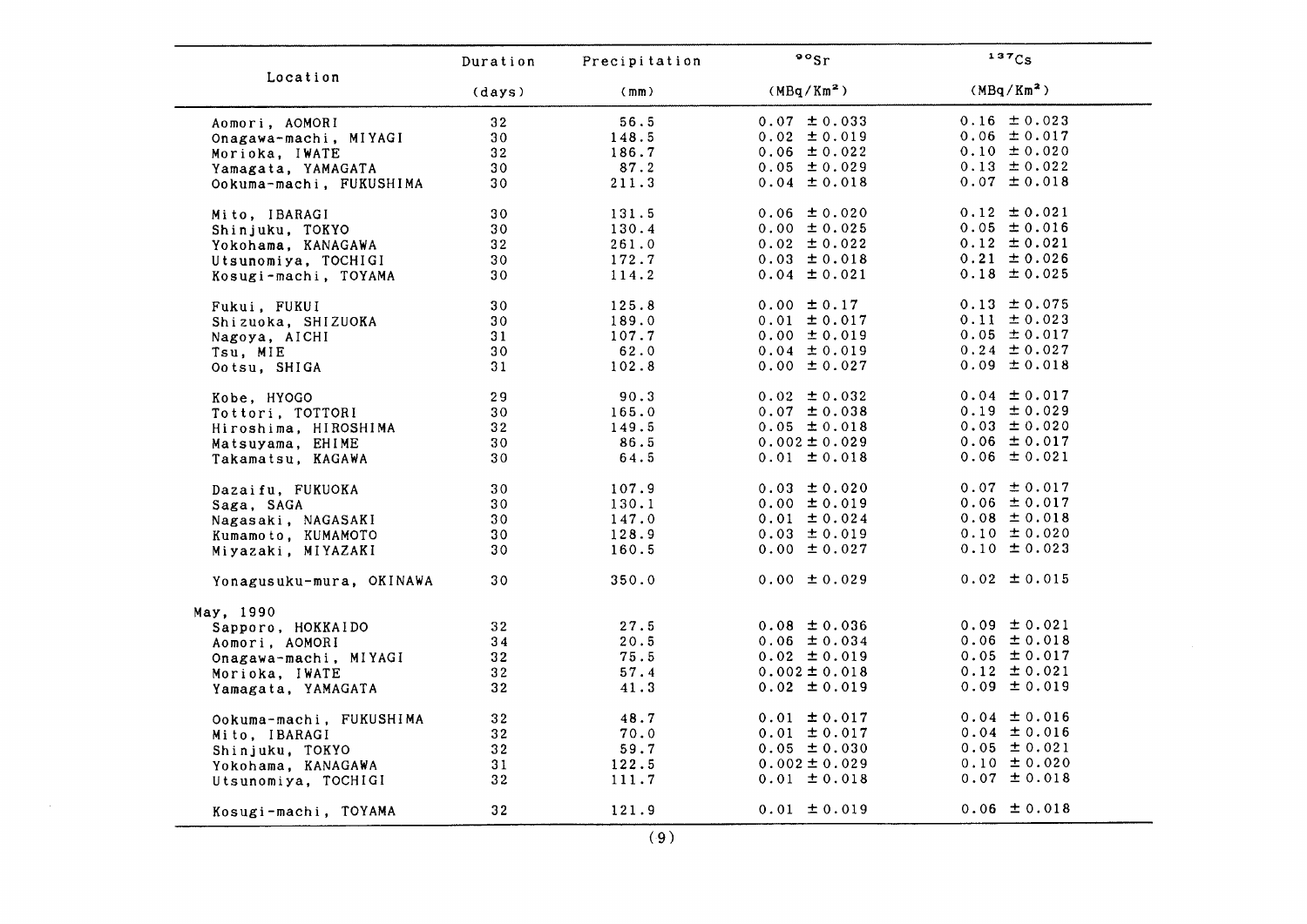| Location                 | Duration        | Precipitation | $\frac{80}{s}$         | 137Cs                  |
|--------------------------|-----------------|---------------|------------------------|------------------------|
|                          | (days)          | (mm)          | (MBq/Km <sup>2</sup> ) | (MBq/Km <sup>2</sup> ) |
| Fukui, FUKUI             | 32              | 160.6         | $0.04 \pm 0.089$       | $0.01 \pm 0.073$       |
| Shizuoka, SHIZUOKA       | 31              | 400.0         | $0.00 \pm 0.016$       | $0.06 \pm 0.021$       |
| Nagoya, AICHI            | 32              | 146.6         | $0.00 \pm 0.020$       | $0.01 \pm 0.014$       |
| Tsu, MIE                 | 32              | 52.5          | $0.05 \pm 0.019$       | $0.19 \pm 0.027$       |
| Ootsu, SHIGA             | 32              | 173.7         | $0.04 \pm 0.021$       | $0.04 \pm 0.015$       |
| Kobe, HYOGO              | 35              | 184.4         | $0.02 \pm 0.019$       | $0.05 \pm 0.017$       |
| Tottori, TOTTORI         | 35              | 212.6         | $0.04 \pm 0.037$       | $0.09 \pm 0.021$       |
| Hiroshima, HIROSHIMA     | 31              | 163.6         | $0.01 \pm 0.016$       | $0.02 \pm 0.019$       |
| Matsuyama, EHIME         | 32              | 157.0         | $0.02 \pm 0.016$       | $0.08 \pm 0.022$       |
| Takamatsu, KAGAWA        | 32              | 95.5          | $0.03 \pm 0.019$       | $0.04 \pm 0.016$       |
| Dazaifu, FUKUOKA         | 32              | 124.9         | $0.00 \pm 0.017$       | $0.03 \pm 0.016$       |
| Saga, SAGA               | 32              | 140.4         | $0.00 \pm 0.017$       | $0.03 \pm 0.015$       |
| Nagasaki, NAGASAKI       | 32              | 203.5         | $0.00 \pm 0.028$       | $0.03 \pm 0.015$       |
| Kumamoto, KUMAMOTO       | 32              | 232.7         | $0.02 \pm 0.019$       | $0.01 \pm 0.014$       |
| Yonagusuku-mura, OKINAWA | 31              | 206.0         | $0.05 \pm 0.020$       | $0.02 \pm 0.015$       |
| June, 1990               |                 |               |                        |                        |
| Sapporo, HOKKAIDO        | 32 <sub>2</sub> | 33.0          | $0.07 \pm 0.040$       | $0.06 \pm 0.020$       |
| Onagawa-machi, MIYAGI    | 32              | 86.5          | $0.04 \pm 0.021$       | $0.01 \pm 0.014$       |
| Morioka, IWATE           | 32              | 216.9         | $0.004 \pm 0.019$      | $0.05 \pm 0.017$       |
| Yamagata, YAMAGATA       | 32 <sub>2</sub> | 121.8         | $0.00 \pm 0.019$       | $0.07 \pm 0.018$       |
| Mito, IBARAGI            | 32              | 63.5          | $0.01 \pm 0.017$       | $0.03 \pm 0.014$       |
| Yokohama, KANAGAWA       | 31              | 127.2         | $0.02 \pm 0.031$       | $0.10 \pm 0.020$       |
| Utsunomiya, TOCHIGI      | 32 <sub>2</sub> | 68.6          | $0.01 \pm 0.017$       | $0.04 \pm 0.015$       |
| Kosugi-machi, TOYAMA     | 32              | 167.9         | $0.60 \pm 0.041$       | $0.09 \pm 0.020$       |
| Fukui, FUKUI             | 34              | 250.7         | $0.00 \pm 0.10$        | $0.00 \pm 0.074$       |
| Ootsu, SHIGA             | 31              | 142.6         | $0.01 \pm 0.018$       | $0.04 \pm 0.015$       |
| Kobe, HYOGO              | 31              | 156.6         | $0.00 \pm 0.025$       | $0.02 \pm 0.023$       |
| Tottori, TOTTORI         | 29              | 74.2          | $0.22 \pm 0.044$       | $0.06 \pm 0.018$       |
| Saga, SAGA               | 32              | 662.4         | $0.02 \pm 0.021$       | $0.05 \pm 0.016$       |
| Nagasaki, NAGASAKI       | 32              | 418.0         | $0.02 \pm 0.035$       | $0.00 \pm 0.013$       |
| July, 1990               |                 |               |                        |                        |
| Yamagata, YAMAGATA       | 31              | 93.2          | $0.02 \pm 0.018$       | $0.02 \pm 0.014$       |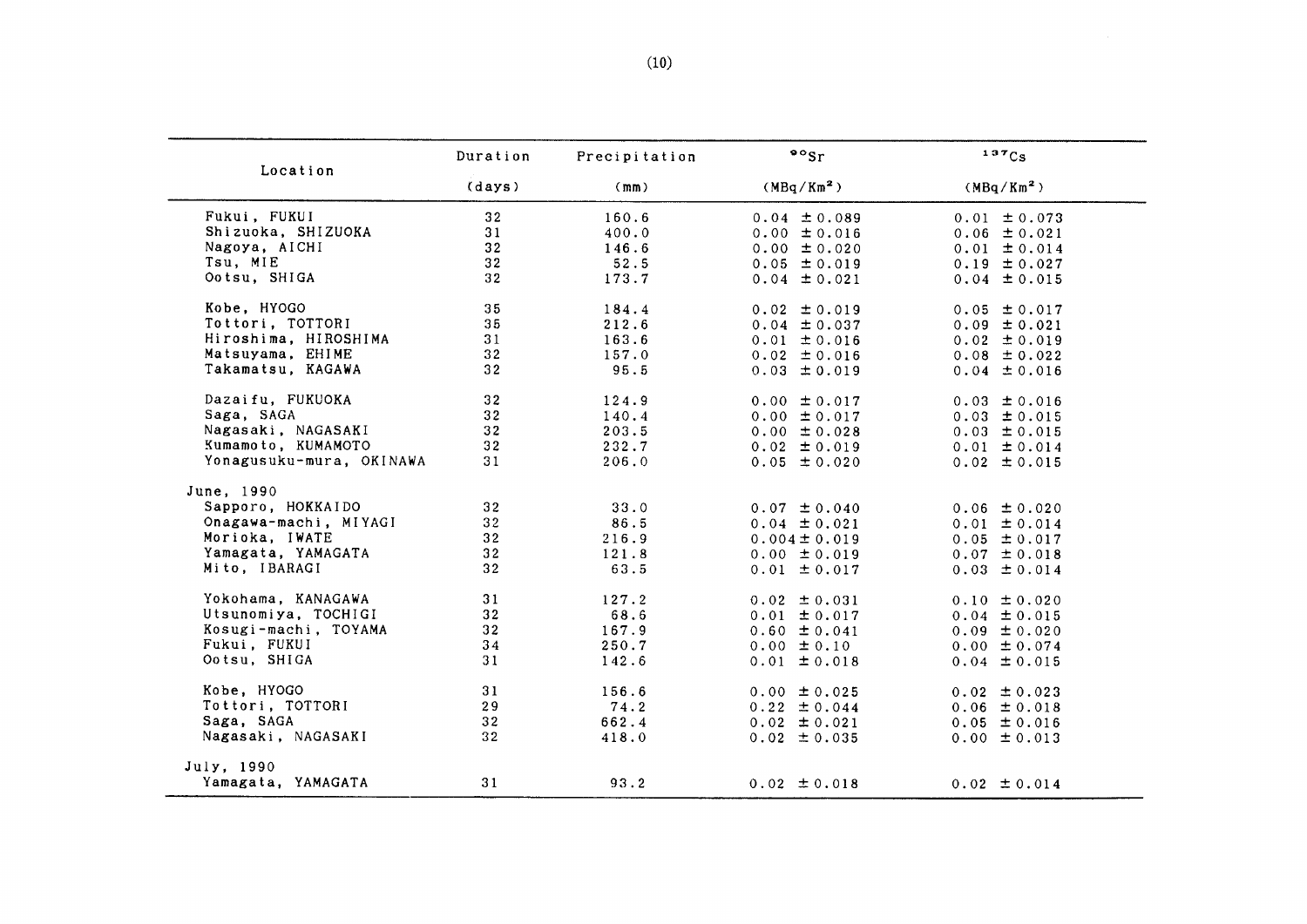#### $(1)-2$  Strontium-90 and Cesium-137 in Rain and Dry Fallout(for WHO program) (from Apr.1989 to Jul.19gO)

-continued from NO. 90 of this publication-

|                                                                                                              | Duration                   | Precipitation                        | $\frac{80}{5}$                                                                                   | 137Cs                                                                                            |
|--------------------------------------------------------------------------------------------------------------|----------------------------|--------------------------------------|--------------------------------------------------------------------------------------------------|--------------------------------------------------------------------------------------------------|
| Location                                                                                                     | (days)                     | (mm)                                 | (MBq/Km <sup>2</sup> )                                                                           | (MBq/Km <sup>2</sup> )                                                                           |
| April, 1989<br>Niigata, NIIGATA                                                                              | 31                         | 87.8                                 | $0.07 \pm 0.022$                                                                                 | $0.15 \pm 0.023$                                                                                 |
| May, 1989<br>Niigata, NIIGATA                                                                                | 32 <sub>2</sub>            | 52.6                                 | $0.07 \pm 0.023$                                                                                 | $0.05 \pm 0.017$                                                                                 |
| June, 1989<br>Niigata, NIIGATA                                                                               | 31                         | 69.1                                 | $0.08 \pm 0.023$                                                                                 | $0.02 \pm 0.014$                                                                                 |
| July. 1989<br>Niigata, NIIGATA                                                                               | 32 <sub>2</sub>            | 135.7                                | $0.06 \pm 0.022$                                                                                 | $0.05 \pm 0.017$                                                                                 |
| August, 1989<br>Niigata, NIIGATA                                                                             | 32                         | 71.6                                 | $0.08 \pm 0.026$                                                                                 | $0.02 \pm 0.015$                                                                                 |
| September, 1989<br>Niigata, NIIGATA                                                                          | 32                         | 226.3                                | $0.01 \pm 0.020$                                                                                 | $0.01 \pm 0.015$                                                                                 |
| October, 1989<br>Chiba, CHIBA<br>Niigata, NIIGATA                                                            | 30<br>31                   | 220.4<br>87.5                        | $0.001 \pm 0.017$<br>$0.01 \pm 0.020$                                                            | $0.02 \pm 0.012$<br>$0.01 \pm 0.016$                                                             |
| November, 1989<br>Chiba, CHIBA<br>Niigata, NIIGATA<br>Nagano, NAGANO                                         | 31<br>31<br>31             | 90.5<br>123.8<br>49.8                | $0.03 \pm 0.019$<br>$0.03 \pm 0.024$<br>$0.01 \pm 0.017$                                         | $0.03 \pm 0.013$<br>$0.03 \pm 0.017$<br>$0.02 \pm 0.016$                                         |
| December, 1989<br>Chiba, CHIBA<br>Niigata, NIIGATA<br>Nagano, NAGANO<br>Kochi, KOCHI<br>Kagoshima, KAGOSHIMA | 36<br>35<br>35<br>36<br>27 | 35.9<br>152.7<br>34.8<br>8.4<br>16.0 | $0.00 \pm 0.017$<br>$0.03 \pm 0.020$<br>$0.03 \pm 0.018$<br>$0.14 \pm 0.023$<br>$0.07 \pm 0.020$ | $0.04 \pm 0.013$<br>$0.04 \pm 0.057$<br>$0.00 \pm 0.013$<br>$0.00 \pm 0.015$<br>$0.02 \pm 0.018$ |
| January, 1990<br>Akita, AKITA<br>Chiba, CHIBA<br>Niigata, NIIGATA                                            | 33<br>32<br>29             | 139.4<br>71.0<br>108.2               | $0.08 \pm 0.020$<br>$0.03 \pm 0.018$<br>$0.08 \pm 0.023$                                         | $0.06 \pm 0.020$<br>$0.04 \pm 0.013$<br>$0.23 \pm 0.051$                                         |

Table (1)-2: Strontium-90 and Cesium-137 in Rain and Dry Fallout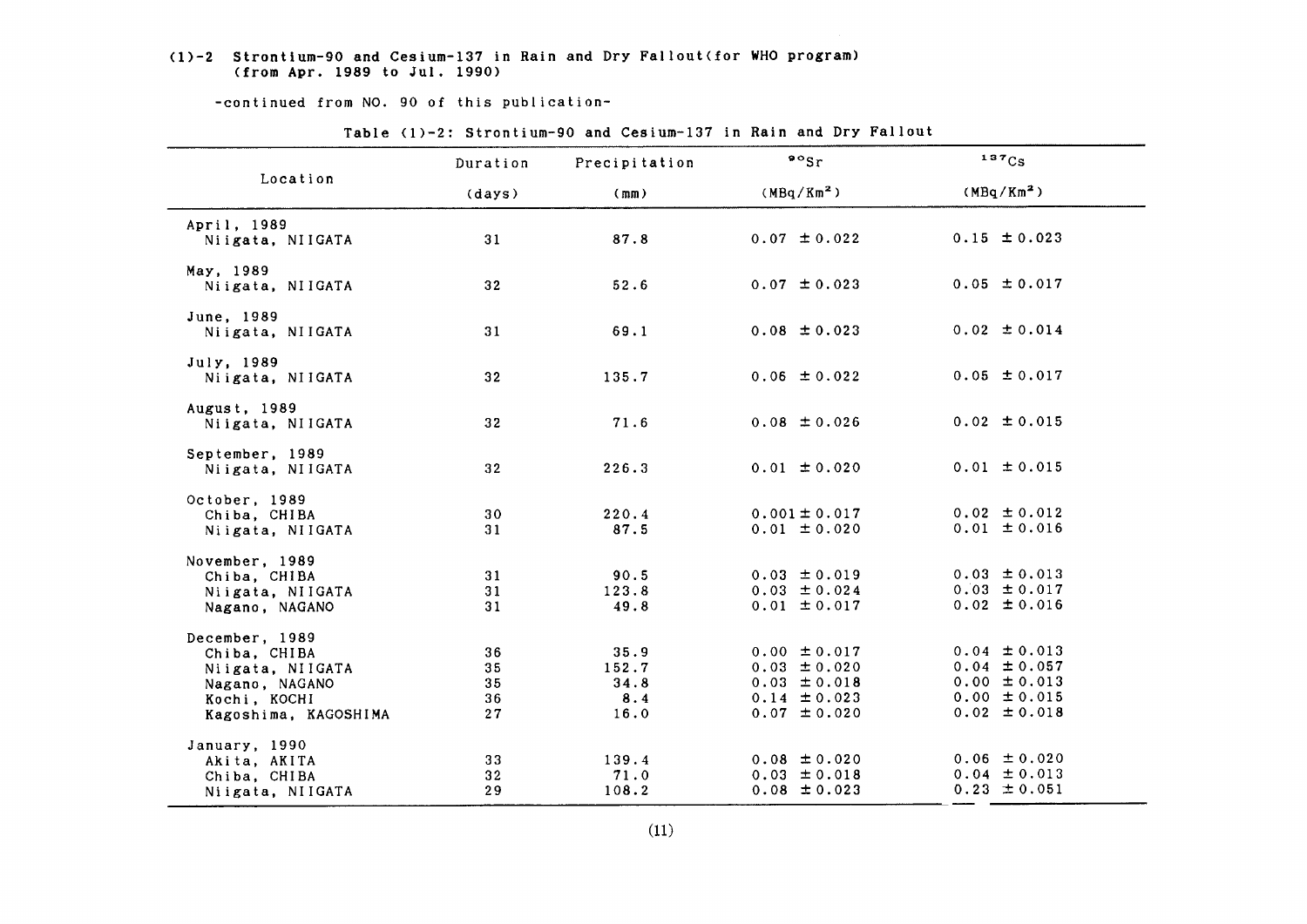| Location             | Duration | Precipitation | $\circ$ sr             | 137Cs            |
|----------------------|----------|---------------|------------------------|------------------|
|                      | (days)   | (mm)          | (MBq/Km <sup>2</sup> ) | $(MBq/Km^2)$     |
| Kanazawa, ISHIKAWA   | 37       | 327.5         | $0.06 \pm 0.018$       | $0.05 \pm 0.017$ |
| Nagano, NAGANO       | 29       | 41.1          | $0.01 \pm 0.017$       | $0.04 \pm 0.016$ |
| Osaka, OSAKA         | 29       | 79.2          | $0.04 \pm 0.019$       | $0.03 \pm 0.015$ |
| Okayama, OKAYAMA     | 28       | 30.9          | $0.01 \pm 0.016$       | $0.02 \pm 0.015$ |
| Yamaguchi, YAMAGUCHI | 29       | 110.5         | $0.04 \pm 0.018$       | $0.06 \pm 0.017$ |
| Kochi, KOCHI         | 28       | 121.4         | $0.12 \pm 0.023$       | $0.01 \pm 0.016$ |
| Kagoshima, KAGOSHIMA | 36       | 152.0         | $0.16 \pm 0.031$       | $0.06 \pm 0.021$ |
| February, 1990       |          |               |                        |                  |
| Akita, AKITA         | 29       | 76.0          | $0.05 \pm 0.019$       | $0.04 \pm 0.019$ |
| Chiba, CHIBA         | 25       | 83.8          | $0.04 \pm 0.023$       | $0.04 \pm 0.014$ |
| Niigata, NIIGATA     | 29       | 71.5          | $0.09 \pm 0.023$       | $0.04 \pm 0.018$ |
| Kanazawa, ISHIKAWA   | 29       | 148.0         | $0.04 \pm 0.016$       | $0.05 \pm 0.018$ |
| Nagano, NAGANO       | 29       | 46.3          | $0.03 \pm 0.020$       | $0.03 \pm 0.016$ |
| Osaka, OSAKA         | $2\,8$   | 142.2         | $0.03 \pm 0.017$       | $0.00 \pm 0.016$ |
| Okayama, OKAYAMA     | 29       | 86.0          | $0.01 \pm 0.015$       | $0.02 \pm 0.014$ |
| Yamaguchi, YAMAGUCHI | 29       | 135.5         | $0.04 \pm 0.018$       | $0.01 \pm 0.015$ |
| Kagoshima, KAGOSHIMA | 30       | 214.5         | $0.07 \pm 0.037$       | $0.02 \pm 0.017$ |
| March, 1990          |          |               |                        |                  |
| Akita, AKITA         | 33       | 99.5          | $0.07 \pm 0.021$       | $0.31 \pm 0.031$ |
| Chiba, CHIBA         | 34       | 96.3          | $0.02 \pm 0.021$       | $0.06 \pm 0.015$ |
| Niigata, NIIGATA     | 32       | 49.2          | $0.10 \pm 0.024$       | $0.05 \pm 0.020$ |
| Kanazawa, ISHIKAWA   | 30       | 136.0         | $0.05 \pm 0.021$       | $0.07 \pm 0.018$ |
| Nagano, NAGANO       | 33       | 59.4          | $0.00 \pm 0.021$       | $0.04 \pm 0.018$ |
| Osaka, OSAKA         | 31       | 125.7         | $0.01 \pm 0.018$       | $0.03 \pm 0.020$ |
| Okayama, OKAYAMA     | 33       | 101.2         | $0.01 \pm 0.022$       | $0.05 \pm 0.020$ |
| Yamaguchi, YAMAGUCHI | 33       | 104.0         | $0.01 \pm 0.026$       | $0.02 \pm 0.015$ |
| April, 1990          |          |               |                        |                  |
| Akita, AKITA         | 30       | 119.0         | $0.07 \pm 0.023$       | $0.12 \pm 0.022$ |
| Chiba, CHIBA         | 35       | 137.2         | $0.03 \pm 0.021$       | $0.06 \pm 0.016$ |
| Kanazawa, ISHIKAWA   | 33       | 178.0         | $0.07 \pm 0.025$       | $0.20 \pm 0.026$ |
| Nagano, NAGANO       | 30       | 62.4          | $0.01 \pm 0.018$       | $0.14 \pm 0.021$ |
| Osaka, OSAKA         | 32       | 108.0         | $0.01 \pm 0.019$       | $0.03 \pm 0.016$ |
| Okayama, OKAYAMA     | 36       | 117.9         | $0.01 \pm 0.021$       | $0.13 \pm 0.023$ |
| Yamaguchi, YAMAGUCHI | 30       | 214.5         | $0.04 \pm 0.019$       | $0.10 \pm 0.020$ |
| Kochi, KOCHI         | 30       | 430.0         | $0.11 \pm 0.022$       | $0.22 \pm 0.027$ |
| May, 1990            |          |               |                        |                  |
| Akita, AKITA         | 32       | 87.1          | $0.02 \pm 0.018$       | $0.05 \pm 0.017$ |
| Chiba, CHIBA         | 26       | 78.3          | $0.01 \pm 0.022$       | $0.03 \pm 0.015$ |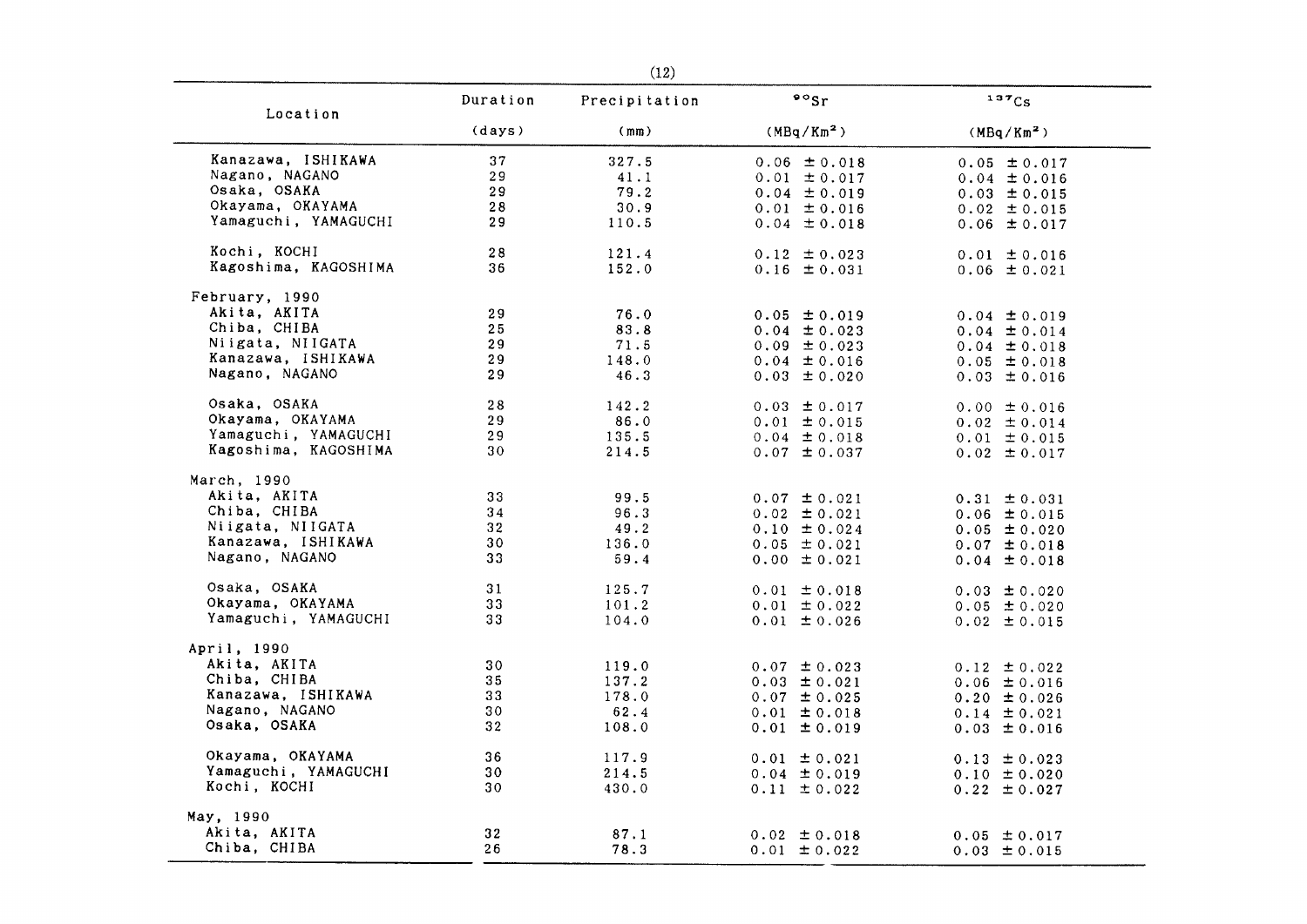| Location           | Duration | Precipitation | $\cdot$ $\cdot$ sr     | $137C_S$               |
|--------------------|----------|---------------|------------------------|------------------------|
|                    | (days)   | (mm)          | (MBa/Km <sup>2</sup> ) | (MBq/Km <sup>2</sup> ) |
| Kanazawa, ISHIKAWA | 31       | 157.5         | $0.06 \pm 0.021$       | $0.07 \pm 0.018$       |
| Nagano, NAGANO     | 32       | 63.3          | $0.03 \pm 0.019$       | $0.07 \pm 0.017$       |
| Osaka, OSAKA       | 31       | 148.1         | $0.00 \pm 0.032$       | $0.05 \pm 0.016$       |
| Okayama, OKAYAMA   | 26       | 94.7          | $0.02 \pm 0.033$       | $0.06 \pm 0.018$       |
| June, 1990         |          |               |                        |                        |
| Kanazawa, ISHIKAWA | 33       | 233.0         | $0.04 \pm 0.029$       | $0.05 \pm 0.019$       |
| Osaka, OSAKA       | 33       | 183.7         | $0.03 \pm 0.019$       | $0.04 \pm 0.020$       |
| Okayama, OKAYAMA   | 32       | 170.8         | $0.05 \pm 0.043$       | $0.02 \pm 0.015$       |
| July, 1990         |          |               |                        |                        |
| Osaka, OSAKA       | 30       | 181.5         | $0.03 \pm 0.020$       | $0.04 \pm 0.015$       |

 $\label{eq:2} \frac{1}{\sqrt{2}}\left(\frac{1}{\sqrt{2}}\right)^{2} \frac{1}{\sqrt{2}}\left(\frac{1}{\sqrt{2}}\right)^{2}$ 

 $\sim 10^{-1}$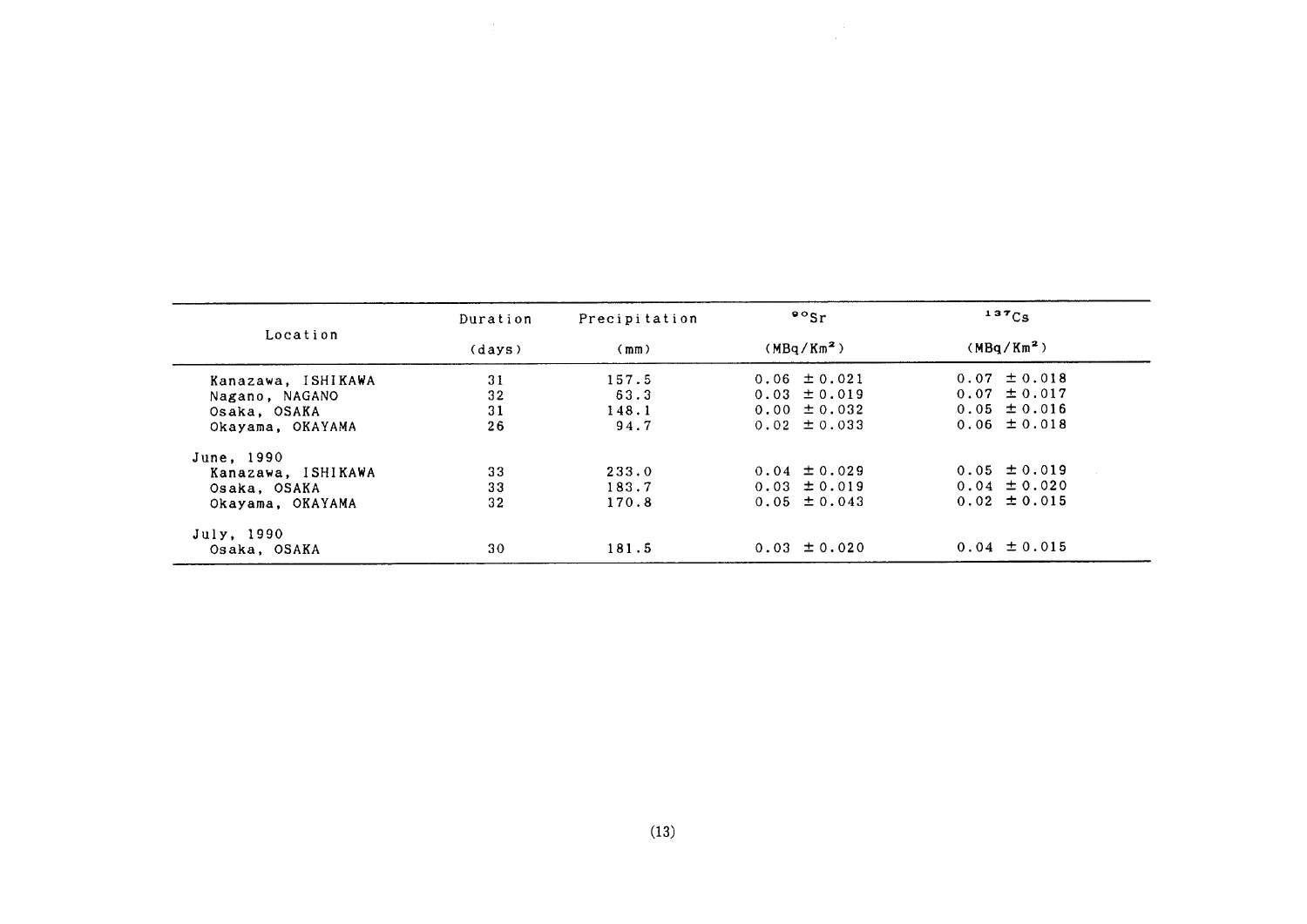#### (2) Strontium-90 and Cesium-137 in Airborne Dust (from Apr. 1989 to Mar. 1990)

-continued from NO. 90 of this publication-

|  | Table (2): Strontium-90 and Cesium-137 in Airborne Dust |  |  |  |
|--|---------------------------------------------------------|--|--|--|
|  |                                                         |  |  |  |

| Location                            | Sampling<br>period | Absorption<br>volume | $\frac{80}{5}$      | 137Cs               |
|-------------------------------------|--------------------|----------------------|---------------------|---------------------|
|                                     |                    | $(m^3)$              | $(mBq/m^3)$         | $(mBq/m^3)$         |
| April $\sim$ June, 1989             |                    |                      |                     |                     |
| Wakayama, WAKAYAMA                  | $4 \sim 6$         | 11,871               | $0.000 \pm 0.0006$  | $0.001 \pm 0.0005$  |
| $July \sim September$ , 1989        |                    |                      |                     |                     |
| Koufu, YAMANASHI                    | $7 \sim 9$         | 14,775               | $0.000 \pm 0.0006$  | $0.001 \pm 0.0004$  |
| Wakayama, WAKAYAMA                  | $7 \sim 9$         | 10,953               | $0.000 \pm 0.0008$  | $0.0004 \pm 0.0005$ |
| October ~ December, 1989            |                    |                      |                     |                     |
| Morioka, IWATE                      | $10 - 12$          | 12,404               | $0.0003 \pm 0.0006$ | $0.0003 \pm 0.0004$ |
| Ookuma-machi, FUKUSHIMA             | $10 \sim 12$       | 11,112               | $0.000 \pm 0.0007$  | $0.001 \pm 0.0005$  |
| Mito, IBARAGI                       | $10 \sim 12$       | 8,485                | $0.001 \pm 0.0009$  | $0.000 \pm 0.0006$  |
| Yokohama, KANAGAWA                  | $10 - 12$          | 8,364                | $0.000 \pm 0.0009$  | $0.001 \pm 0.0007$  |
| Nagano, NAGANO                      | $10 - 12$          | 19,082               | $0.001 \pm 0.0006$  | $0.000 \pm 0.0003$  |
| Koufu, YAMANASHI                    | $10 - 12$          | 10,467               | $0.002 \pm 0.0009$  | $0.0005 \pm 0.0004$ |
| Hamaoka-machi, SHIZUOKA             | $10 \sim 12$       | 10,251               | $0.002 \pm 0.0009$  | $0.002 \pm 0.0007$  |
| Tsu, MIE                            | $10 \sim 12$       | 14,890               | $0.000 \pm 0.0011$  | $0.0002 \pm 0.0007$ |
| Ootsu, SHIGA                        | $10 \sim 12$       | 12,867               | $0.003 \pm 0.0015$  | $0.002 \pm 0.0009$  |
| Kyoto, KYOTO                        | $10 \sim 12$       | 7,839                | $0.001 \pm 0.0010$  | $0.0001 \pm 0.0007$ |
| Osaka, OSAKA                        | $10 \sim 12$       | 14,682               | $0.000 \pm 0.0006$  | $0.0004 \pm 0.0003$ |
| Wakayama, WAKAYAMA                  | $10 \sim 12$       | 8,922                | $0.001 \pm 0.0011$  | $0.001 \pm 0.0006$  |
| Tottori, TOTTORI                    | $10 \sim 12$       | 12,894               | $0.002 \pm 0.0008$  | $0.0002 \pm 0.0003$ |
| Hiroshima, HIROSHIMA                | $10 \sim 12$       | 10,538               | $0.001 \pm 0.0008$  | $0.001 \pm 0.0005$  |
| Yamaguchi, YAMAGUCHI                | $10 \sim 12$       | 10,535               | $0.001 \pm 0.0008$  | $0.000 \pm 0.0004$  |
| Takamatsu, KAGAWA                   | $10 \sim 12$       | 10,004               | $0.0004 \pm 0.0007$ | $0.000 \pm 0.0005$  |
| Nagasaki, NAGASAKI                  | $10 \sim 12$       | 9,530                | $0.000 \pm 0.0007$  | $0.001 \pm 0.0005$  |
| Kumamoto, KUMAMOTO                  | $10 \sim 12$       | 11,924               | $0.000 \pm 0.0007$  | $0.001 \pm 0.0004$  |
| Ooita, OOITA                        | $10 \sim 12$       | 9,918                | $0.001 \pm 0.0008$  | $0.0002 \pm 0.0005$ |
| November, 1990 $\sim$ January, 1990 |                    |                      |                     |                     |
| Saga, SAGA                          | $11 \sim 1$        | 17,885               | $0.000 \pm 0.0006$  | $0.000 \pm 0.0002$  |
| January $\sim$ March, 1990          |                    |                      |                     |                     |
| Morioka, IWATE                      | $1 \sim 3$         | 11,241               | $0.000 \pm 0.0008$  | $0.0001 \pm 0.0004$ |
| Yamagata, YAMAGATA                  | $1 \sim 3$         | 12,960               | $0.0003 \pm 0.0006$ | $0.001 \pm 0.0004$  |
| Mito, IBARAGI                       | $1 \sim 3$         | 8,061                | $0.000 \pm 0.0011$  | $0.001 \pm 0.0007$  |
| Yokohama, KANAGAWA                  | $1 \sim 3$         | 8,412                | $0.0001 \pm 0.0010$ | $0.001 \pm 0.0006$  |
| Utsunomiya, TOCHIGI                 | $1 \sim 3$         | 13,599               | $0.000 \pm 0.0008$  | $0.0004 \pm 0.0006$ |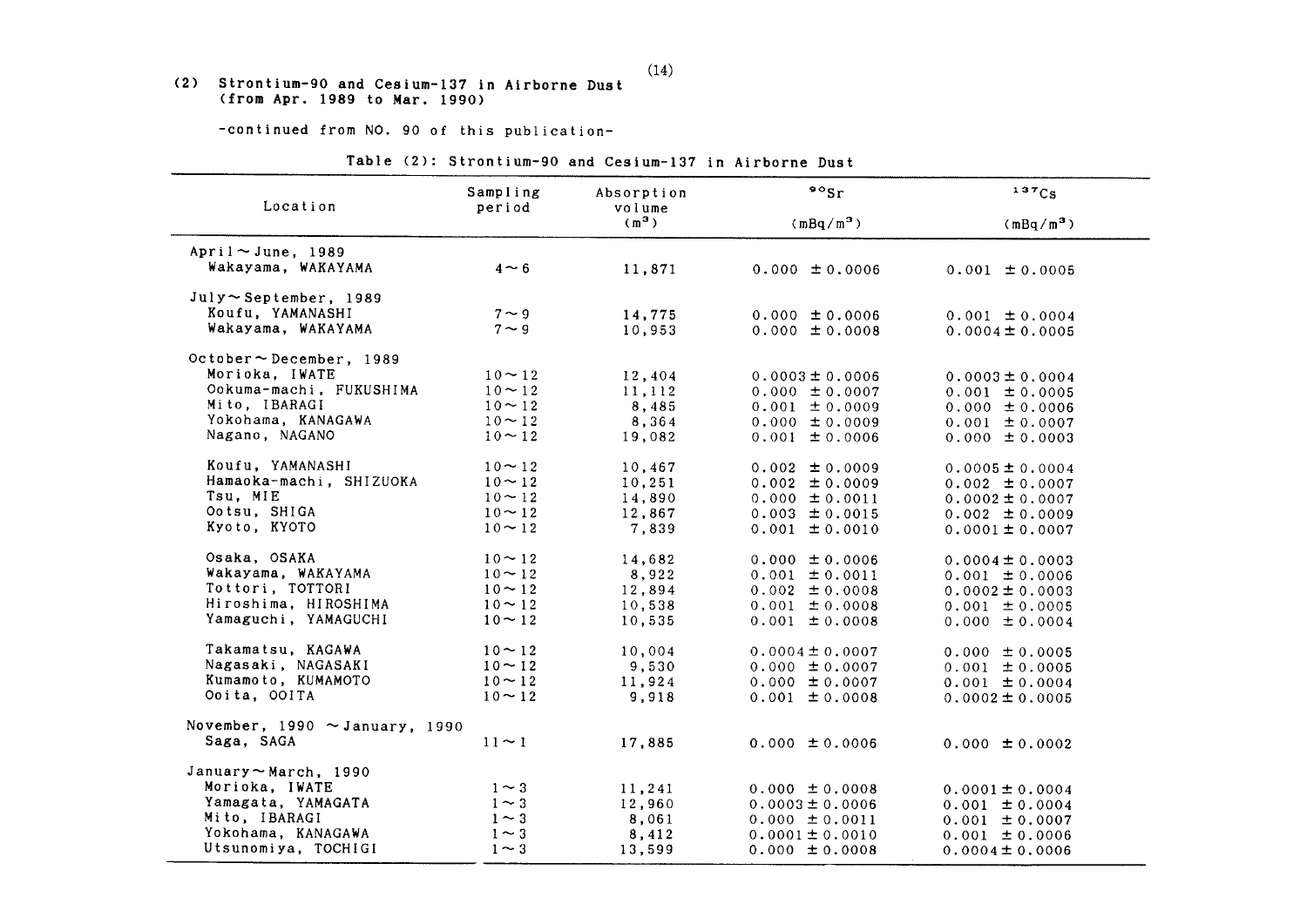|                         | Sampling   | Absorption        | $\frac{80}{5}$      | $137C_S$            |
|-------------------------|------------|-------------------|---------------------|---------------------|
| Location                | period     | volume<br>$(m^3)$ | $(mBq/m^3)$         | $(mBq/m^3)$         |
| Kosugi-machi, TOYAMA    | $1 \sim 3$ | 18,365            | $0.0003 \pm 0.0005$ | $0.0002 \pm 0.0003$ |
| Fukui, FUKUI            | $1 \sim 3$ | 10,805            | $0.000 \pm 0.0007$  | $0.001 \pm 0.0005$  |
| Nagano, NAGANO          | $1 \sim 3$ | 17,524            | $0.000 \pm 0.0005$  | $0.000 \pm 0.0003$  |
| Koufu. YAMANASHI        | $1 \sim 3$ | 11.577            | $0.000 \pm 0.0008$  | $0.001 \pm 0.0005$  |
| Hamaoka-machi, SHIZUOKA | $1 \sim 3$ | 9,981             | $0.001 \pm 0.0010$  | $0.003 \pm 0.0007$  |
| Tsu, MIE                | $1 \sim 3$ | 15,333            | $0.003 \pm 0.0017$  | $0.0001 \pm 0.0006$ |
| Ootsu, SHIGA            | $1 \sim 3$ | 10,404            | $0.003 \pm 0.0022$  | $0.001 \pm 0.0009$  |
| Osaka, OSAKA            | $1 \sim 3$ | 15,121            | $0.001 \pm 0.0006$  | $0.000 \pm 0.0003$  |
| Kobe, HYOGO             | $1 \sim 3$ | 10,166            | $0.001 \pm 0.0009$  | $0.001 \pm 0.0006$  |
| Wakayama, WAKAYAMA      | $1 \sim 3$ | 9,023             | $0.001 \pm 0.0011$  | $0.001 \pm 0.0006$  |
| Tottori, TOTTORI        | $1 \sim 3$ | 12,845            | $0.000 \pm 0.0007$  | $0.0002 \pm 0.0004$ |
| Hiroshima, HIROSHIMA    | $1 \sim 3$ | 10,779            | $0.001 \pm 0.0010$  | $0.002 \pm 0.0005$  |
| Yamaguchi, YAMAGUCHI    | $1 \sim 3$ | 10,892            | $0.001 \pm 0.0010$  | $0.001 \pm 0.0005$  |
| Takamatsu. KAGAWA       | $1 \sim 3$ | 10,111            | $0.000 \pm 0.0008$  | $0.000 \pm 0.0005$  |
| Saga, SAGA              | $1 \sim 3$ | 13,874            | $0.001 \pm 0.0008$  | $0.001 \pm 0.0005$  |
| Nagasaki, NAGASAKI      | $1 \sim 3$ | 10,321            | $0.000 \pm 0.0008$  | $0.001 \pm 0.0005$  |
| Kumamoto, KUMAMOTO      | $1 \sim 3$ | 16,444            | $0.0002 \pm 0.0005$ | $0.001 \pm 0.0003$  |
| Miyazaki, MIYAZAKI      | $1 \sim 3$ | 12,671            | $0.0003 \pm 0.0017$ | $0.005 \pm 0.0012$  |
| February ~ March, 1990  |            |                   |                     |                     |
| Ookuma-machi, FUKUSHIMA | $2 \sim 3$ | 10,034            | $0.000 \pm 0.0008$  | $0.004 \pm 0.0008$  |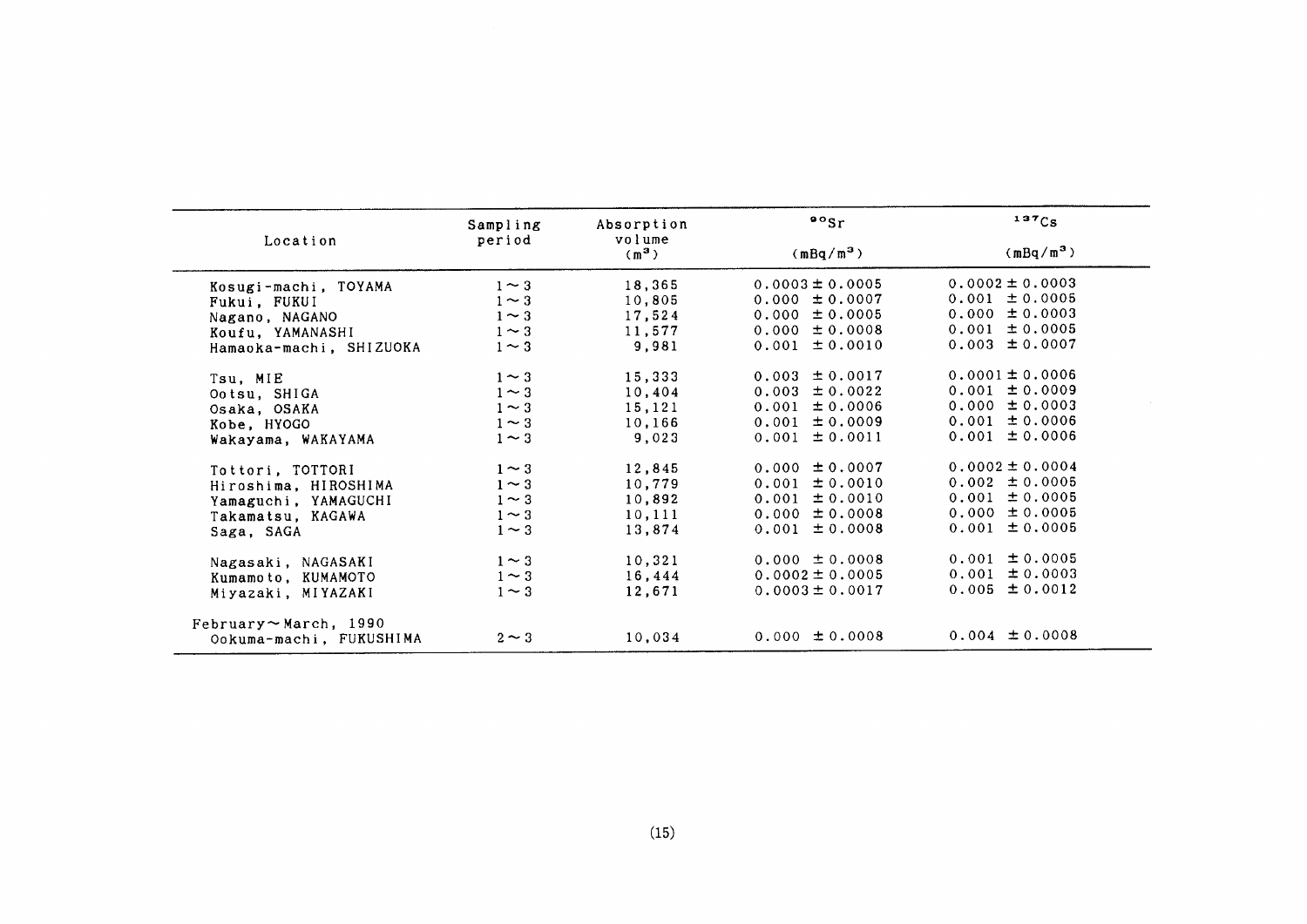### (3) Strontium-90 and Cesium-137 in Service Water  $(16)$ (from Jun. 1989 to Jun. 1990)

-continued from NO. 90 of this publication-

|                        |                              | $\circ \circ$ sr | 137Cs             |  |
|------------------------|------------------------------|------------------|-------------------|--|
| Location               | pH                           | $(mBq / \ell)$   | $(mBq / \ell)$    |  |
| (Source Water)         |                              |                  |                   |  |
| December, 1989         |                              |                  |                   |  |
| Katsushika, TOKYO      | 7.5                          | $1.4 \pm 0.22$   | $\pm 0.09$<br>0.2 |  |
| Inuyama, AICHI         | 6.7                          | $2.4 \pm 0.19$   | 0.1<br>$\pm$ 0.08 |  |
| Moriguchi, OSAKA       | 7.0                          | 4.0 $\pm$ 0.22   | 0.3<br>$\pm 0.09$ |  |
| January, 1990          |                              |                  |                   |  |
| Nagano, NAGANO         | 7.0                          | $1.1 \pm 0.16$   | 0.1<br>± 0.08     |  |
| Kyoto, KYOTO           | 7.3                          | 4.2 $\pm$ 0.25   | 0.3<br>±0.09      |  |
| June, 1990             |                              |                  |                   |  |
| Tsukui-machi, KANAGAWA | 8.0                          | $0.7 \pm 0.19$   | $0.02 \pm 0.08$   |  |
| Moriguchi, OSAKA       | 7.0                          | $4.3 \pm 0.24$   | $0.1 \pm 0.08$    |  |
| (Tap Water)            |                              |                  |                   |  |
| June, 1989             |                              |                  |                   |  |
| Niigata, NIIGATA       | 7.2                          | 3.6 $\pm$ 0.22   | $0.2 \pm 0.08$    |  |
| October, 1989          |                              |                  |                   |  |
| Sendai, MIYAGI         | $\qquad \qquad \blacksquare$ | $2.0 \pm 0.18$   | ± 0.07<br>0.1     |  |
| December, 1989         |                              |                  |                   |  |
| Akita, AKITA           | 6.8                          | $3.4 \pm 0.23$   | 0.0<br>$\pm 0.07$ |  |
| Morioka, IWATE         | 7.1                          | $1.2 \pm 0.16$   | $\pm 0.07$<br>0.0 |  |
| Fukushima, FUKUSHIMA   | 6.8                          | 3.6 $\pm$ 0.23   | ± 0.08<br>0.1     |  |
| Mito, IBARAGI          | 7.4                          | $1.5 \pm 0.16$   | 0.2<br>± 0.07     |  |
| Katsushika, TOKYO      | 7.1                          | $1.6 \pm 0.25$   | ± 0.10<br>0.3     |  |
| Niigata, NIIGATA       | 7.2                          | 3.4 $\pm$ 0.23   | $0.04 \pm 0.07$   |  |
| Nagoya, AICHI          | 6.9                          | 2.2 $\pm$ 0.19   | $0.2 \pm 0.08$    |  |
| Tsu, MIE               | 7.0                          | $2.7 \pm 0.19$   | 0.1<br>$\pm 0.07$ |  |
| Ootsu, SHIGA           | 6.8                          | $4.2 \pm 0.24$   | $0.04 \pm 0.07$   |  |
| Matsue, SHIMANE        | $\sim$                       | $2.8 \pm 0.21$   | $0.1 \pm 0.07$    |  |
|                        |                              |                  |                   |  |
| Matsuyama, EHIME       | 7.8                          | $1.5 \pm 0.16$   | $0.03 \pm 0.08$   |  |
| Kochi, KOCHI           | 7.0                          | $1.6 \pm 0.16$   | $0.0 \pm 0.07$    |  |
| Takamatsu. KAGAWA      | 7.2                          | $2.3 \pm 0.19$   | $0.0 \pm 0.07$    |  |
| Kumamoto, KUMAMOTO     | 7.0                          | $0.2 \pm 0.12$   | $0.01 \pm 0.09$   |  |
| January, 1990          |                              |                  |                   |  |
| Nagano, NAGANO         | 7.1                          | $0.2 \pm 0.12$   | $\pm 0.07$<br>0.0 |  |

Table (3): Strontium-90 and Cesium-137 in Service Water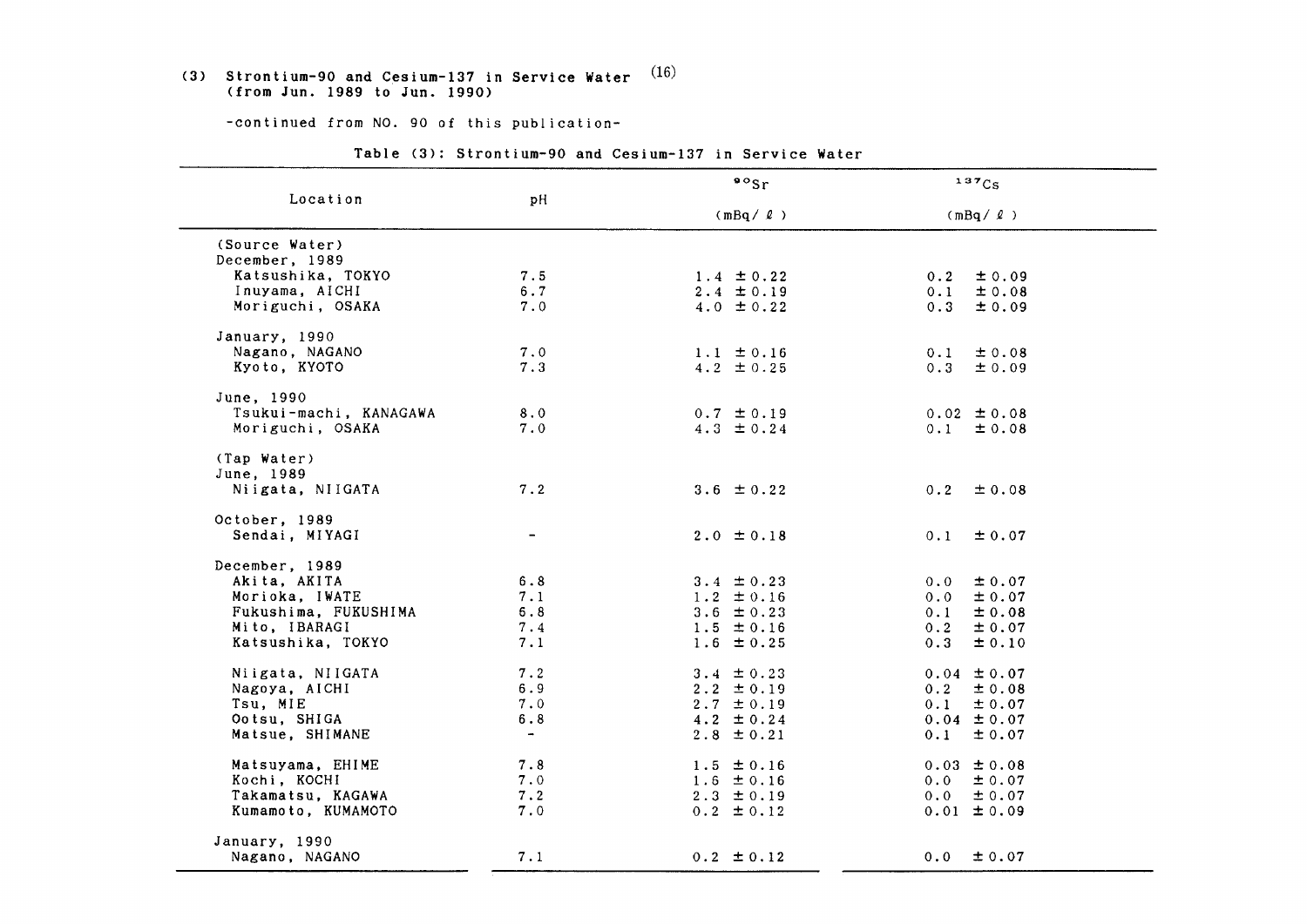|                      |       | $\frac{90}{5}$ | $137C_S$          |  |
|----------------------|-------|----------------|-------------------|--|
| Location             | pH    | $(mBq / \ell)$ | $(mBq / \ell)$    |  |
| Kyoto, KYOTO         | 7.0   | 4.9 $\pm 0.29$ | $\pm 0.07$<br>0.1 |  |
| Hiroshima, HIROSHIMA | 6.8   | $2.1 \pm 0.18$ | $\pm 0.07$<br>0.0 |  |
| Tokushima, TOKUSHIMA | 6.3   | $2.0 \pm 0.17$ | ± 0.07<br>0.0     |  |
| February, 1990       |       |                |                   |  |
| Nara, NARA           | 6.0   | $2.8 \pm 0.23$ | $0.03 \pm 0.07$   |  |
| Naha, OKINAWA        | 7.3   | $4.4 \pm 0.37$ | $0.05 \pm 0.08$   |  |
| March, 1990          |       |                |                   |  |
| Shinguu, WAKAYAMA    | 6.5   | $1.2 \pm 0.20$ | $0.0 \pm 0.07$    |  |
| May, 1990            |       |                |                   |  |
| Yamagata, YAMAGATA   | 7.2   | $1.9 \pm 0.18$ | $0.1 \pm 0.07$    |  |
| June, 1990           |       |                |                   |  |
| Aomori, AOMORI       | 7.4   | $1.9 \pm 0.32$ | $0.6 \pm 0.11$    |  |
| Yokohama, KANAGAWA   | $6.7$ | $0.9 \pm 0.20$ | $0.03 \pm 0.07$   |  |
| Osaka, OSAKA         | 7.0   | $4.0 \pm 0.24$ | $\pm 0.08$<br>0.1 |  |
| Kobe, HYOGO          | 7.6   | $3.9 \pm 0.23$ | $0.3 \pm 0.10$    |  |
| Okayama, OKAYAMA     | 6.9   | $2.8 \pm 0.27$ | ± 0.06<br>0.1     |  |
| Saga, SAGA           | 7.3   | $2.1 \pm 0.22$ | $0.03 \pm 0.07$   |  |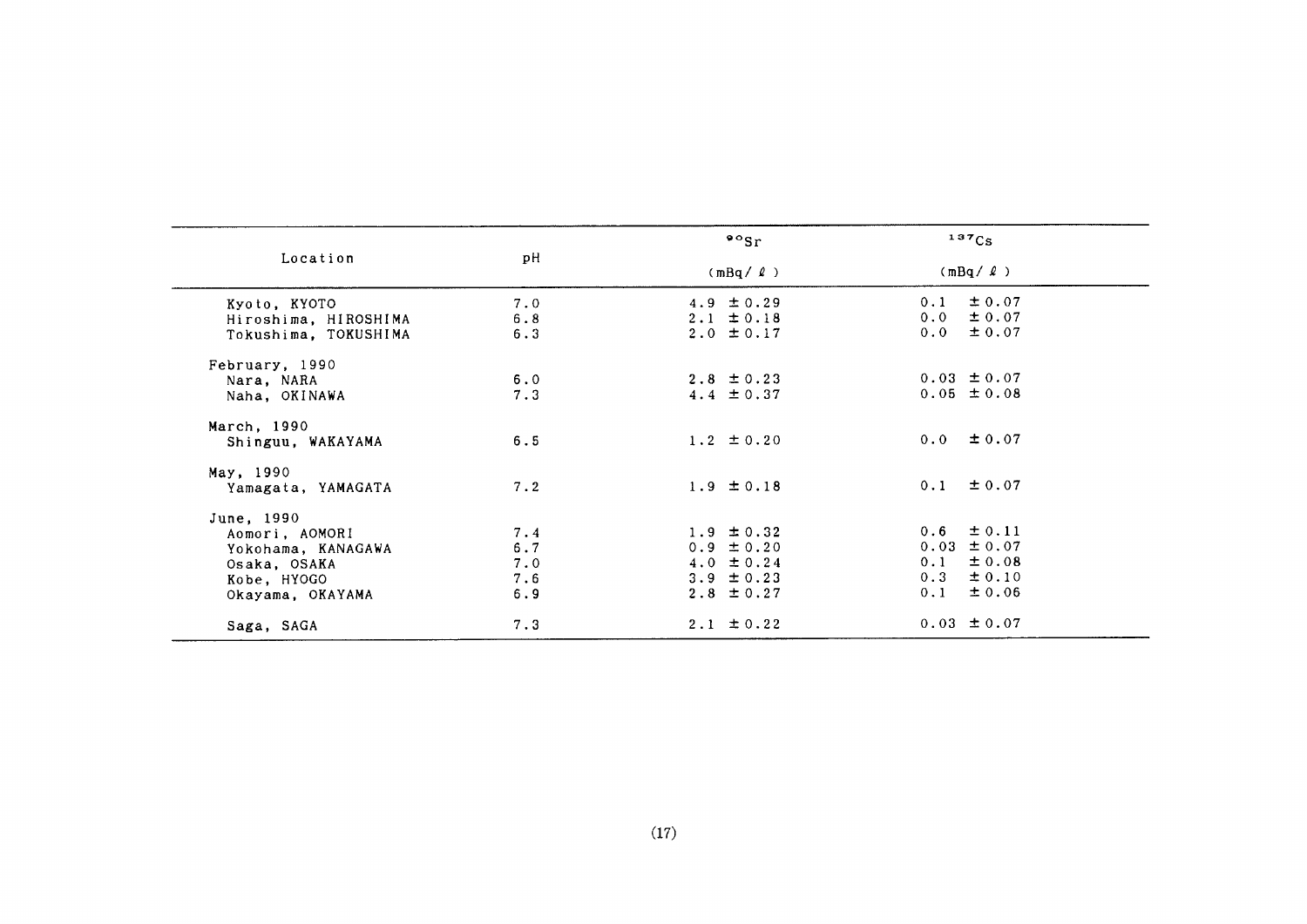#### (4) Strontium-90 and Cesium-137 in Freshwater (from Nov. 1989 to Dec. 1989)

-COntinued from NO.90 0f this publication-

#### Table (4): Strontium-90 and Cesium-137 in Freshwater

|                                                       |            | $\cdot \cdot$<br>137C <sub>S</sub> |                                  |  |
|-------------------------------------------------------|------------|------------------------------------|----------------------------------|--|
| Location                                              | рH         | $(mBa / \ell)$                     | (mBq / 2)                        |  |
| (Freshwater)<br>November, 1989<br>Toyanogata, NIIGATA | 6.8        | $5.0 \pm 0.26$                     | $0.5 \pm 0.10$                   |  |
| December, 1989<br>Suwa-lake, NAGANO<br>Uji, KYOTO     | 7.2<br>5.9 | $1.0 \pm 0.14$<br>$0.03 \pm 0.14$  | $0.3 \pm 0.09$<br>$0.0 \pm 0.07$ |  |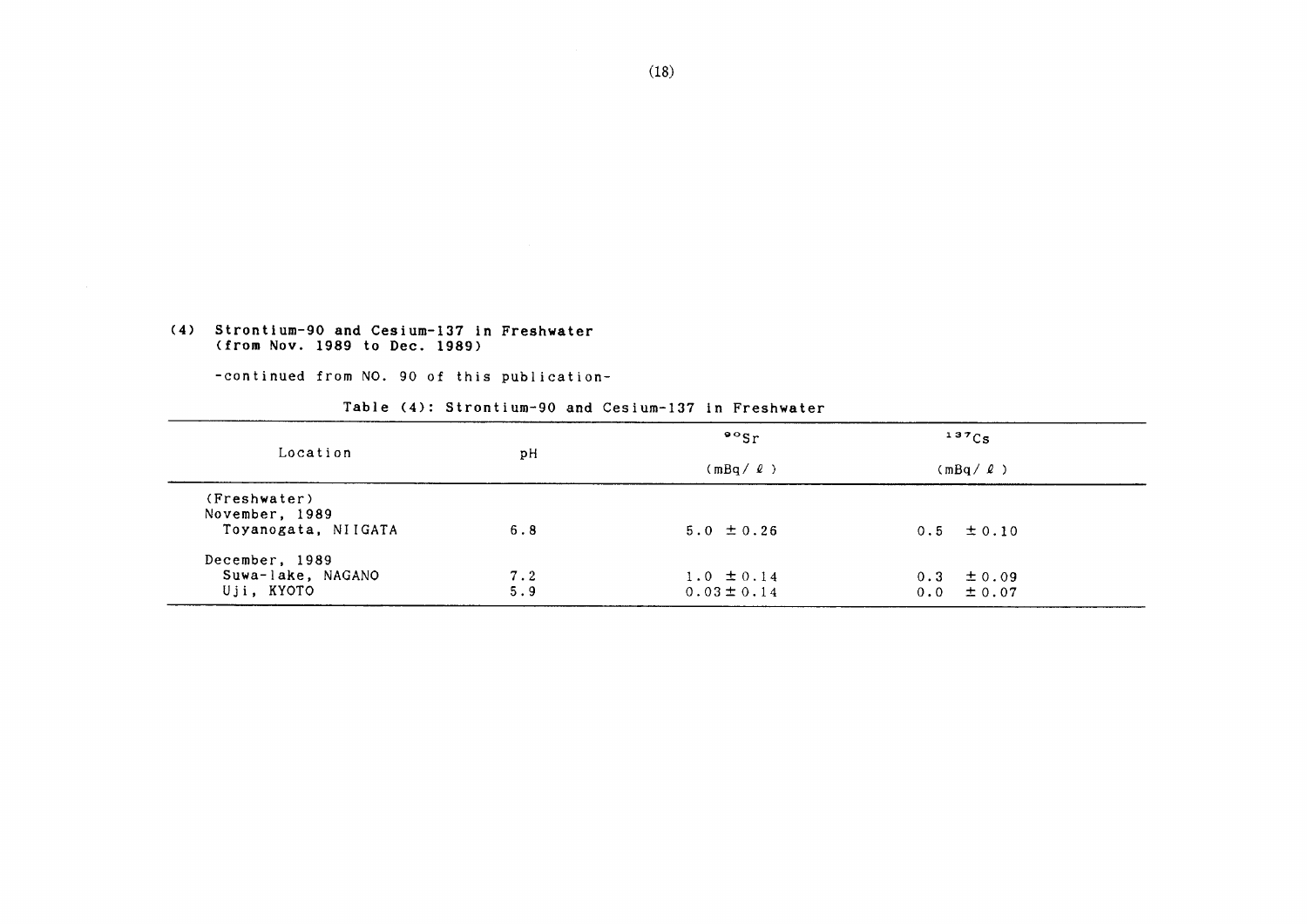#### (5) Strontium-90 and Cesium-137in Soil (fromJul.198g to Aug.1g8g)

-continued from NO. 90 of this publication-

#### Table(5):Strontium-90 and Cesium-137in Soil

|                                  | Sampling                   |                         |  |                                  | $\frac{80}{s}$ |                |                         |     |       |                              | 137Cs     |       |               |
|----------------------------------|----------------------------|-------------------------|--|----------------------------------|----------------|----------------|-------------------------|-----|-------|------------------------------|-----------|-------|---------------|
| Location                         | Depth<br>(c <sub>m</sub> ) | (Bq/Kg)<br>(dried Soil) |  | (MBq/Km <sup>2</sup> )           |                |                | (Bq/Kg)<br>(dried Soil) |     |       | (MBq/Km <sup>2</sup> )       |           |       |               |
| July, 1989                       |                            |                         |  |                                  |                |                |                         |     |       |                              |           |       |               |
| Aomori, AOMORI<br>$\prime\prime$ | $0 \sim 5$<br>$5 \sim 20$  |                         |  | $1.3 \pm 0.14$<br>$0.2 \pm 0.10$ | 54<br>22       | $\pm$<br>$\pm$ | 5.8<br>9.2              | 0.3 |       | $2.8 \pm 0.20$<br>$\pm$ 0.12 | 120<br>27 | $\pm$ | - 8<br>$±$ 11 |
| Miyazu, KYOTO                    | $0 \sim 5$                 |                         |  | $3.0 \pm 0.20$                   | 140            | $\pm$          | -9                      | 43  | $\pm$ | 0.7                          | 2100      |       | $\pm$ 30      |
| $^{\prime\prime}$                | $5 \sim 20$                |                         |  | $1.8 \pm 0.17$                   | 500            | 土              | 47                      | 7.7 |       | $\pm$ 0.29                   | 2200      |       | ± 80          |
| Oota, SHIMANE                    | $0 \sim 5$                 | $18 \pm 0.5$            |  |                                  | 260            | $\pm$          | - 6                     | 31  |       | $\pm$ 0.6                    | 440       | 士     | - 8           |
| n                                | $5 \sim 20$                |                         |  | $5.4 \pm 0.25$                   | 340            | $\pm$          | 16                      | 7.8 |       | ± 0.30                       | 490       |       | $±$ 19        |
| August, 1989                     |                            |                         |  |                                  |                |                |                         |     |       |                              |           |       |               |
| Takisawa-mura, IWATE             | $0 \sim 5$                 | 16                      |  | $\pm$ 0.5                        | 320            | $\pm$          | 9                       | 70  |       | $\pm$ 0.9                    | 1500      | 士     | 20            |
| $^{\prime\prime}$                | $5 \sim 20$                | 12                      |  | $\pm$ 0.4                        | 1300           | $\pm$          | 40                      |     |       | $8.0 \pm 0.31$               | 870       |       | $\pm$ 33      |
| Shinguu, WAKAYAMA                | $0 \sim 5$                 |                         |  | $0.4 \pm 0.11$                   | 26             | 士              | 7.2                     |     |       | $2.5 \pm 0.18$               | 160       |       | $\pm$ 12      |
| $\prime\prime$                   | $5 \sim 20$                |                         |  | $0.2 \pm 0.10$                   | 21             | $\pm$          | 8.6                     | 1.1 |       | $\pm$ 0.14                   | 90        |       | $\pm$ 12      |
| Kujuu-machi, OOITA               | $0 \sim 5$                 |                         |  | $4.0 \pm 0.22$                   | 48             | 士              | 2.6                     | 110 |       | $\pm$ 1.0                    | 1300      |       | $\pm$ 10      |
| $^{\prime\prime}$                | $5 \sim 20$                | 3.3                     |  | $\pm$ 0.21                       | 120            | $\pm$          | 8                       | 17  | $\pm$ | 0.5                          | 640       |       | $\pm$ 16      |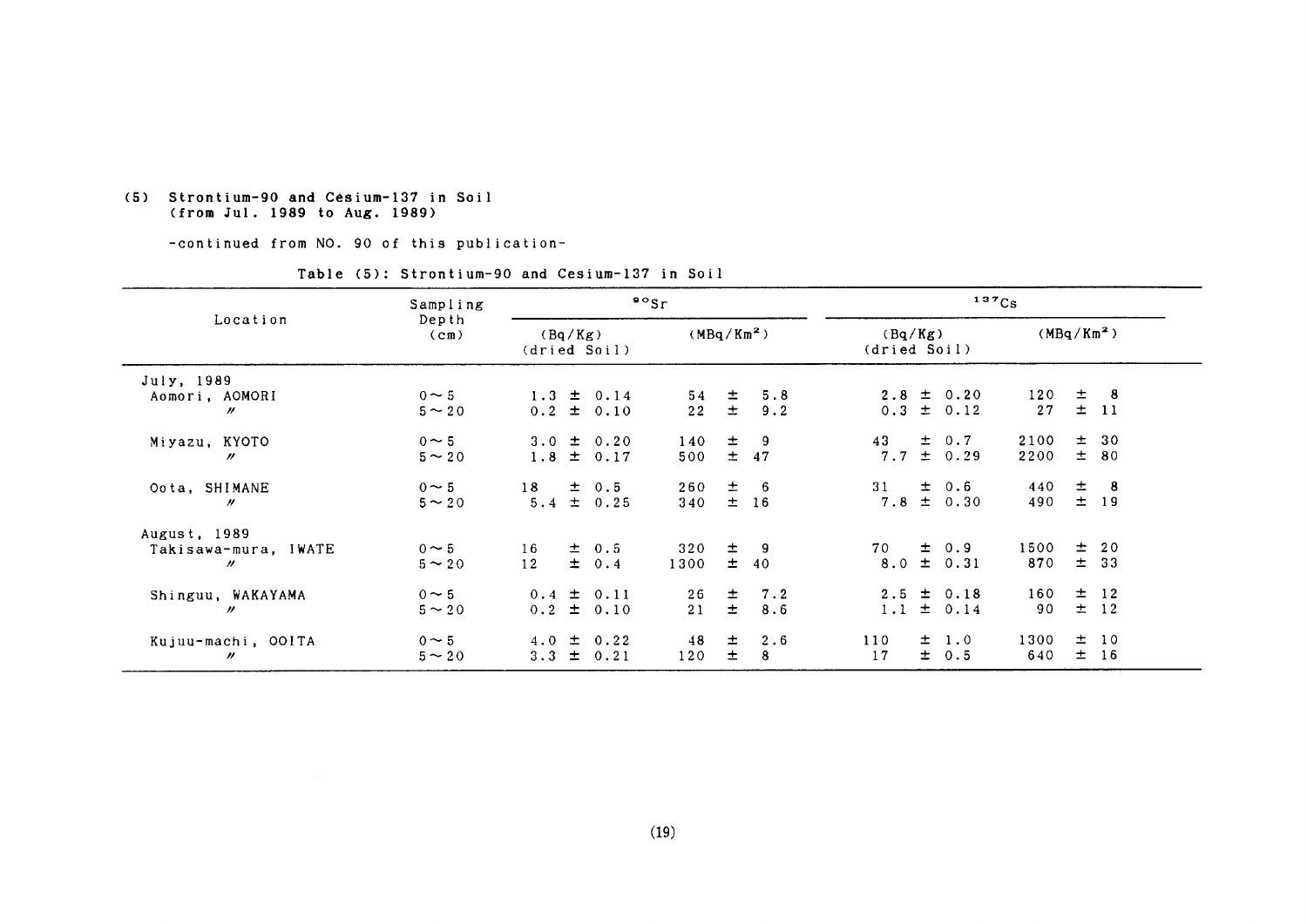#### (6) Strontium-90 and Cesium-137 in Sea Water (from Jul. 1989 to Jul. 1990)

-continued from NO. 90 of this publication-

| Location                   | Sample volume<br>analyzed | C <sub>1</sub> | $\frac{80}{5}$ | 137Cs          |
|----------------------------|---------------------------|----------------|----------------|----------------|
|                            | (2)                       | $($ % )        | $(mBq / \ell)$ | (mBq / 2)      |
| July, 1989                 |                           |                |                |                |
| Yoichi-bay, HOKKAIDO       | 40.0                      | 18.94          | $2.4 \pm 0.31$ | $3.2 \pm 0.37$ |
| Niigata-Port, NIIGATA      | 40.0                      | 18.3           | $2.9 \pm 0.36$ | 3.6 $\pm$ 0.38 |
| Moji-Port, FUKUOKA         | 40.0                      | 17.69          | $2.7 \pm 0.32$ | $4.0 \pm 0.41$ |
| Kaseda, KAGOSHIMA          | 40.0                      | 18.37          | $2.2 \pm 0.31$ | 2.7 $\pm$ 0.37 |
| August, 1989               |                           |                |                |                |
| Mutsu-bay, AOMORI          | 40.0                      | 18.3           | $3.0 \pm 0.35$ | $3.7 \pm 0.35$ |
| Matsukawaura, FUKUSHIMA    | 40.0                      | 17.6           | $2.6 \pm 0.32$ | $3.5 \pm 0.38$ |
| Ise-bay, AICHI             | 40.0                      | 11.3           | $2.5 \pm 0.32$ | $2.1 \pm 0.34$ |
| Osaka-Port, OSAKA          | 40.0                      | 10.26          | $3.1 \pm 0.34$ | $2.3 \pm 0.35$ |
| Yamaguchi-bay, YAMAGUCHI   | 40.0                      | 19.8           | $2.4 \pm 0.32$ | $3.4 \pm 0.39$ |
| September, 1989            |                           |                |                |                |
| Odawa-bay, KANAGAWA        | 40.0                      | 16.6           | $2.5 \pm 0.35$ | $3.0 \pm 0.33$ |
| October, 1989              |                           |                |                |                |
| Kinnakagusuku-bay, OKINAWA | 40.0                      | 19.18          | $2.5 \pm 0.33$ | $3.6 \pm 0.34$ |
| July, 1990                 |                           |                |                |                |
| Ise-bay, AICHI             | 40.0                      | 15.1           | $2.4 \pm 0.38$ | $2.8 \pm 0.34$ |

Table (6): Strontium-90 and Cesium-137 in Sea Water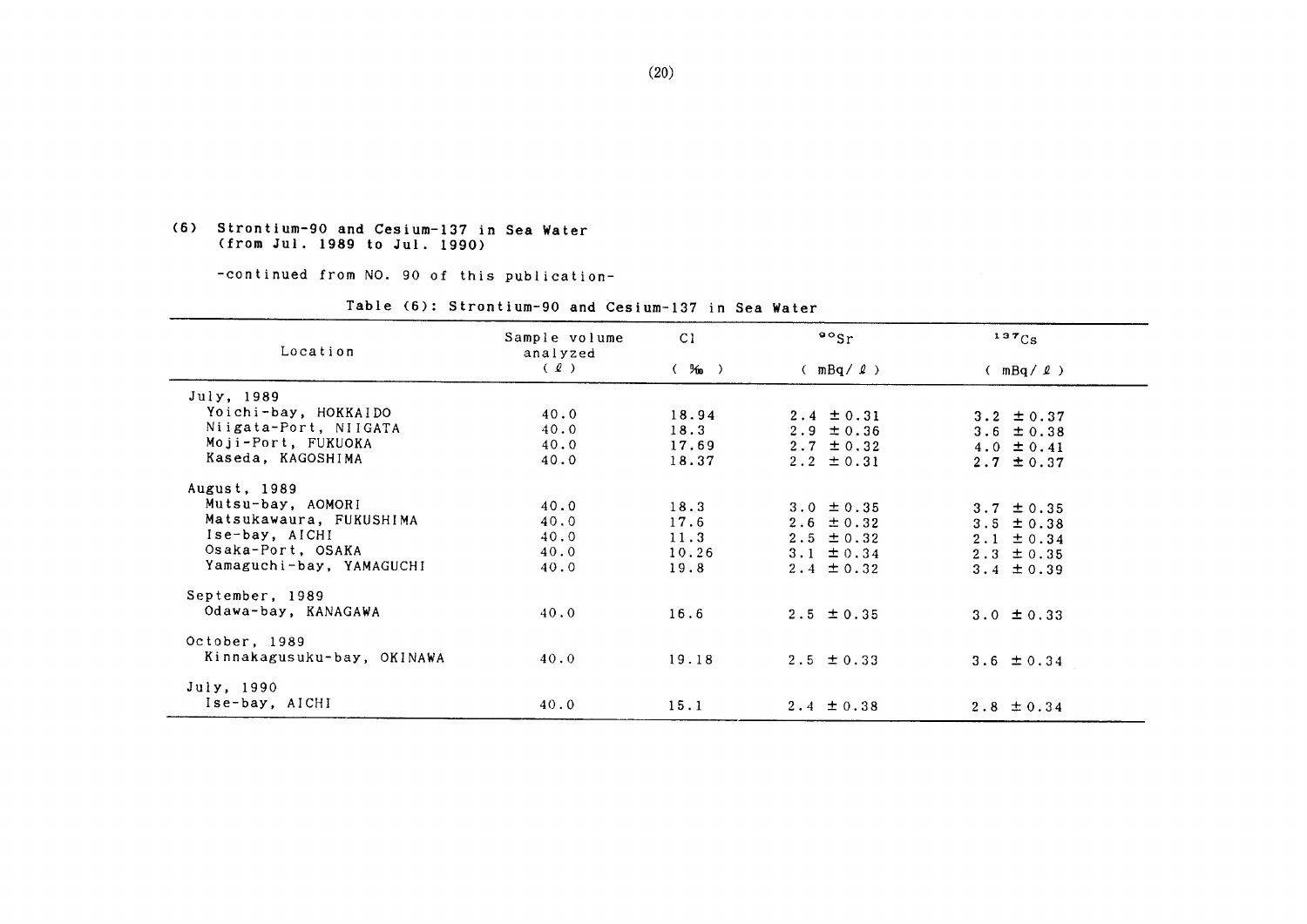### (7) Strontium-90 and Cesium-137 in Sea Sediments (from Aug. 1989 to Oct. 1989)

-COntinued from NO.90 0f this publication-

#### Table (7): Strontium-90 and Cesium-137 in Sea Sediments

 $\sim 1000$ 

|                                             | Depth | $\mathfrak{so}_{\mathrm{Sr}}$ | $137C_S$                     |
|---------------------------------------------|-------|-------------------------------|------------------------------|
| Location                                    | (m)   | $(Bq/Kg \cdot d$ ried Soil)   | $(Bq/Kg \cdot dr i ed$ Soil) |
| August, 1989<br>Mutsu-bay, AOMORI           | 13.5  | $0.39 \pm 0.10$               | $6.6 \pm 0.28$               |
| October, 1989<br>Kinnakagusuku-bay, OKINAWA | 13.9  | $0.19 \pm 0.08$               | $0.35 \pm 0.12$              |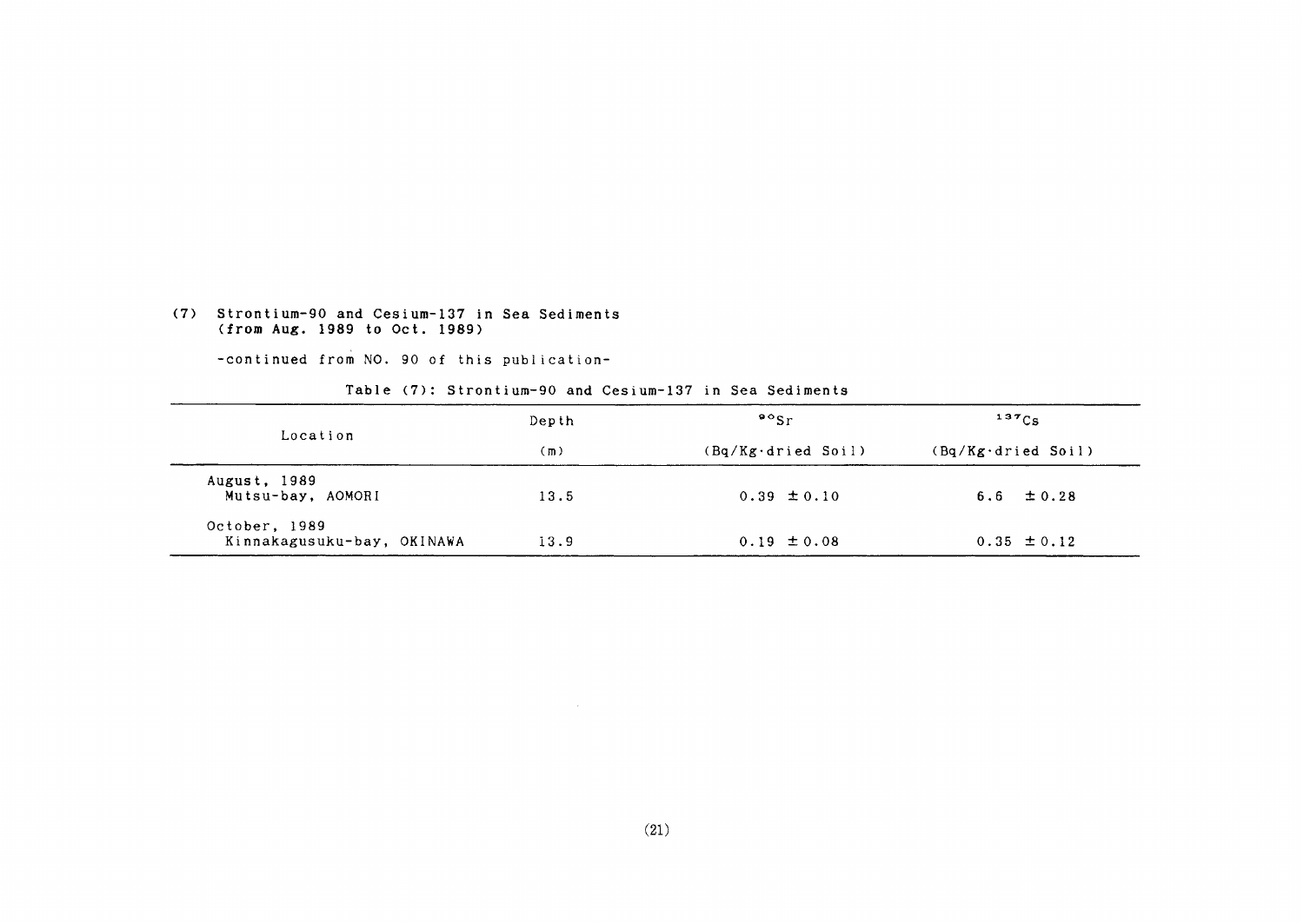Rain and Dry Fallout (for domestic program) \* \* \* \* \* \*



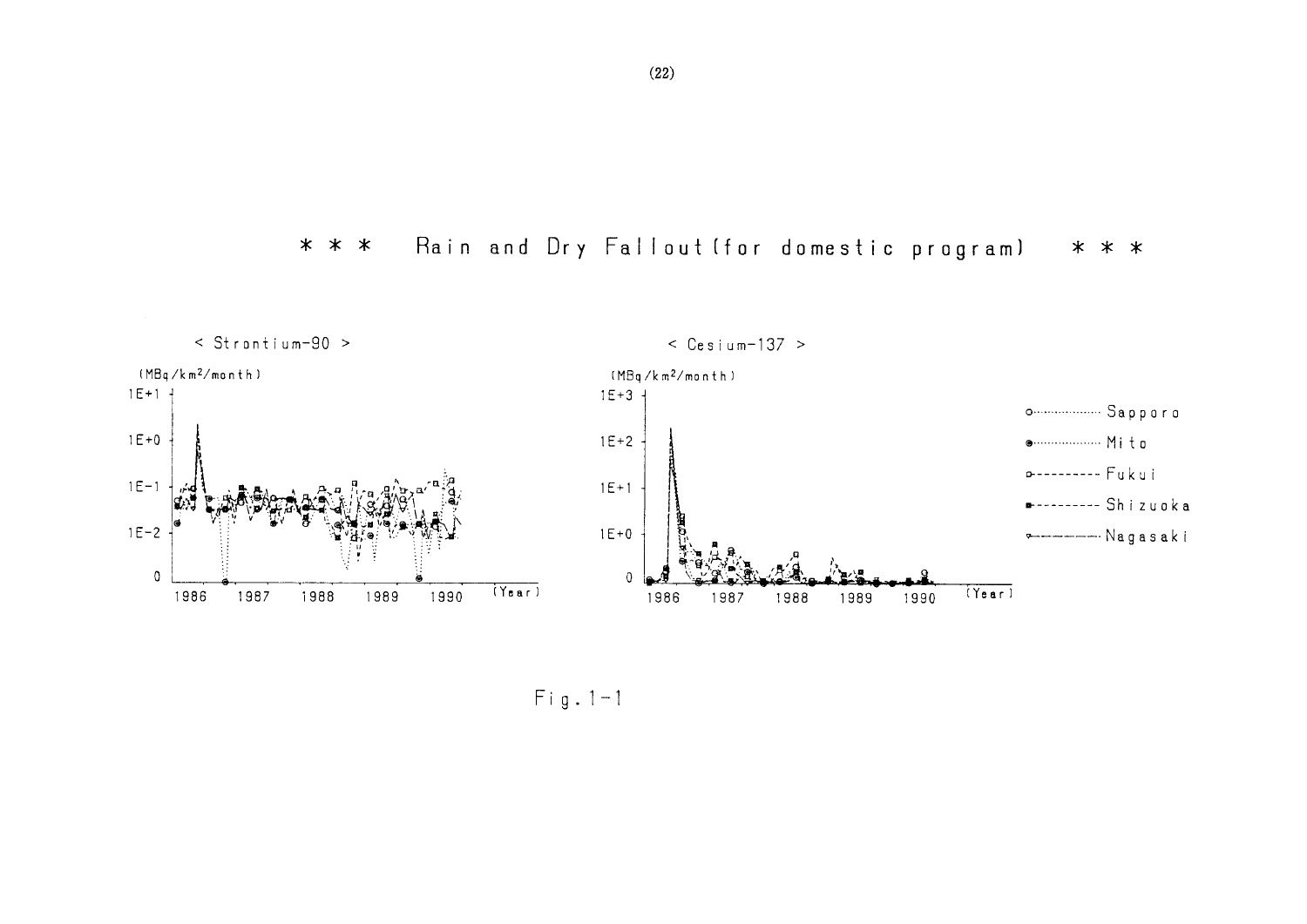

#### Rain and Dry Fallout (for WHO program)  $* * *$ \* \* \*

 $Fig. 1-2$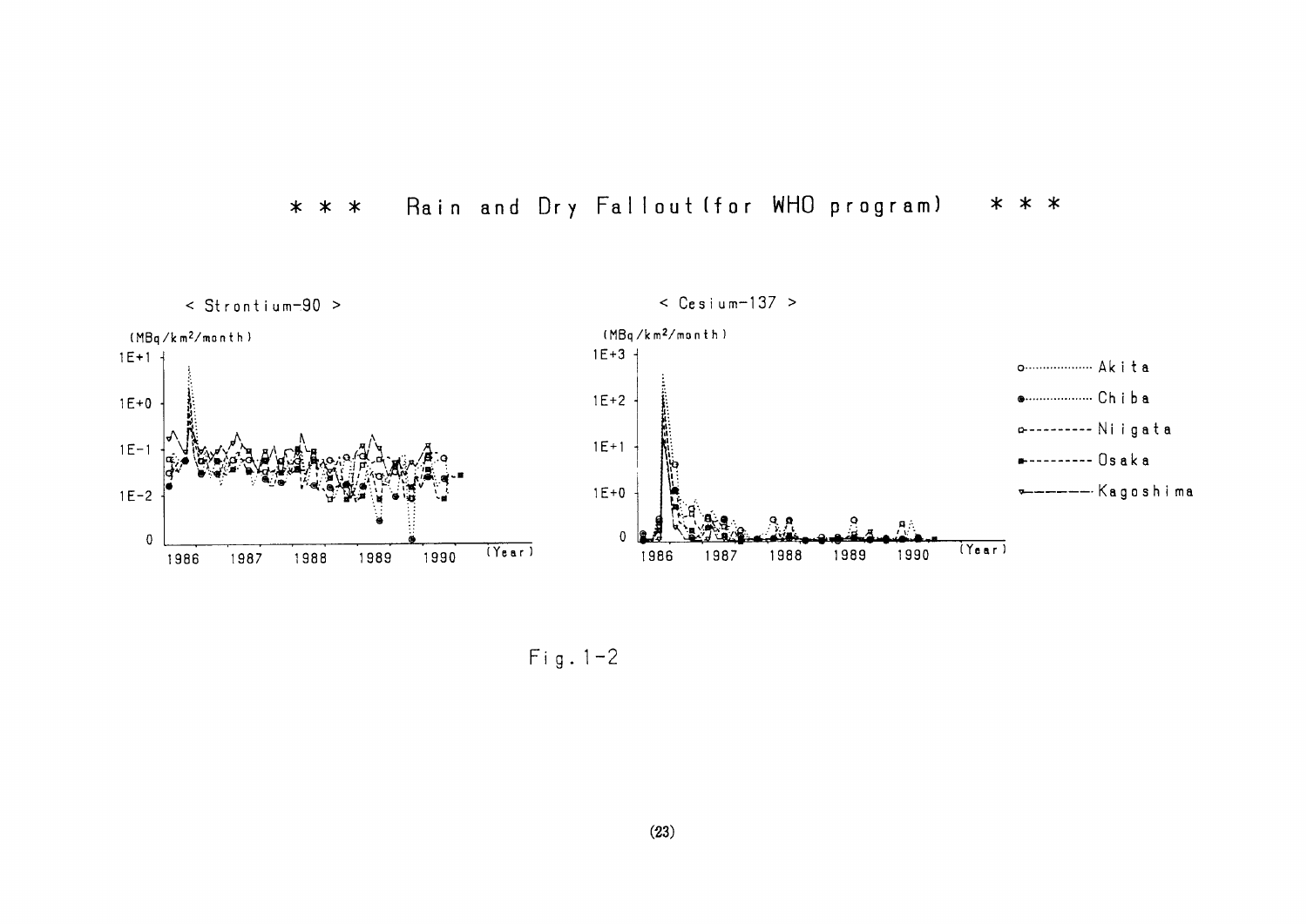Airborne Dust \* \* \* \* \* \*



 $Fig. 2$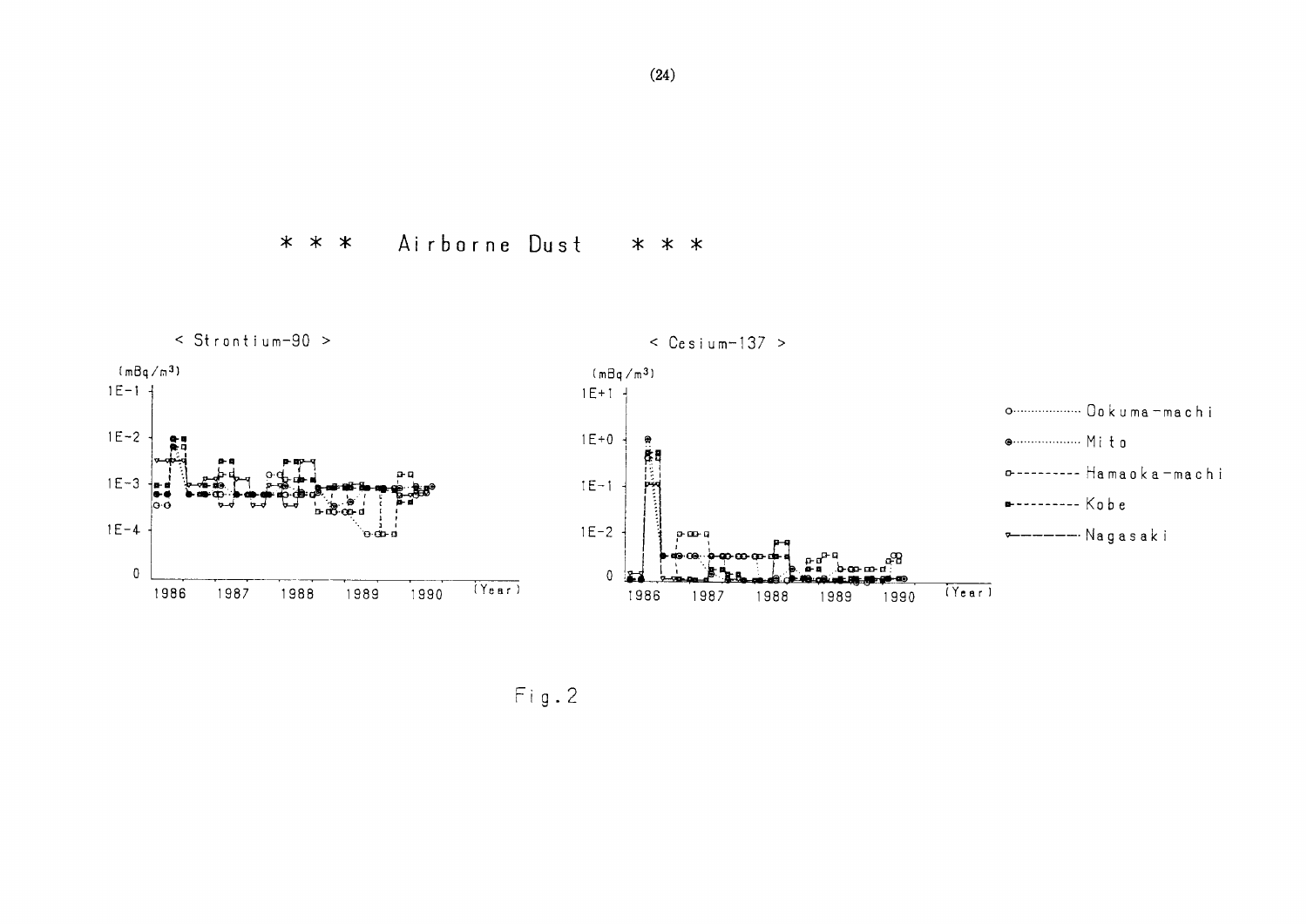



 $Fig. 3$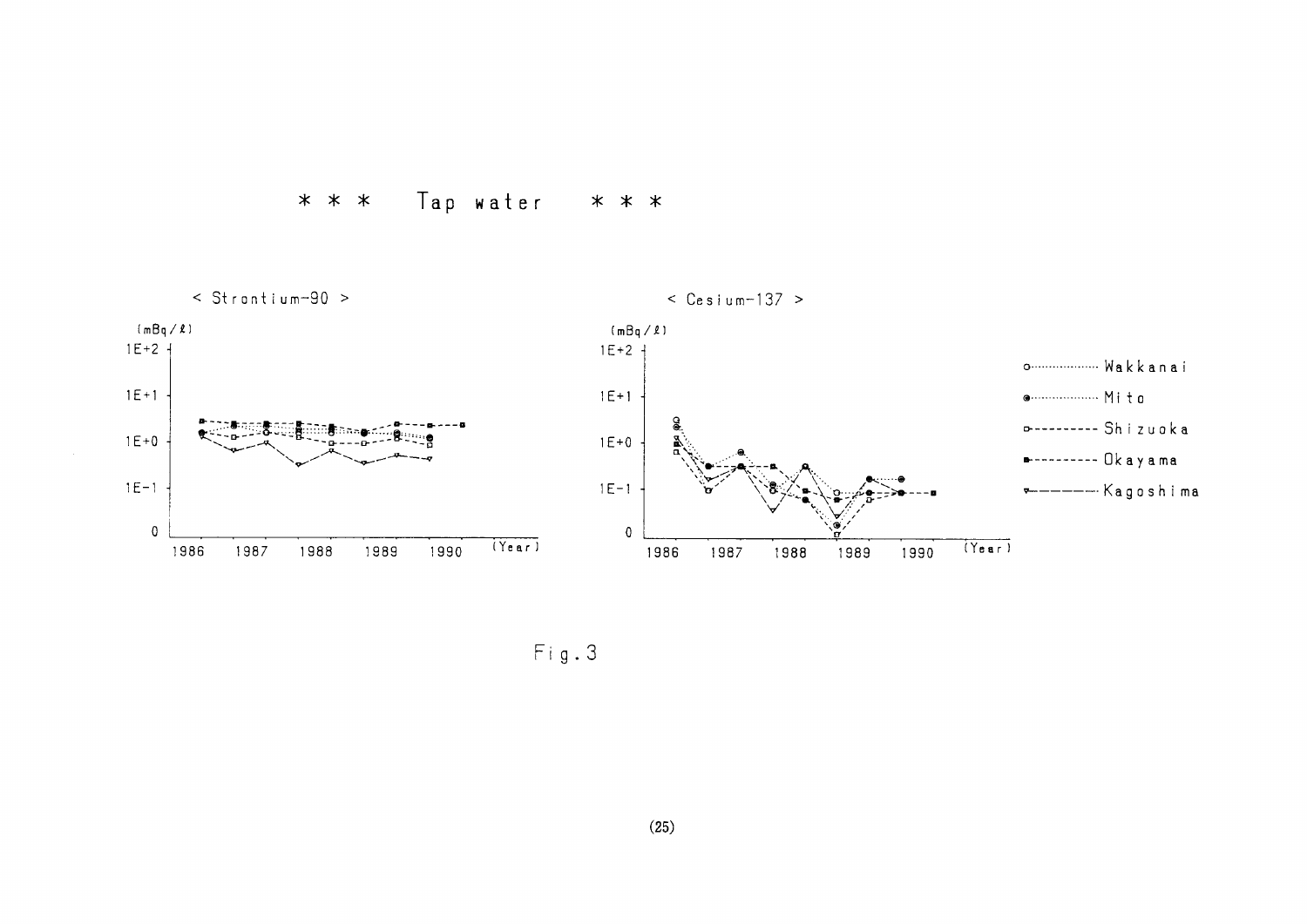Freshwater \* \* \* \* \* \*



 $Fig. 4$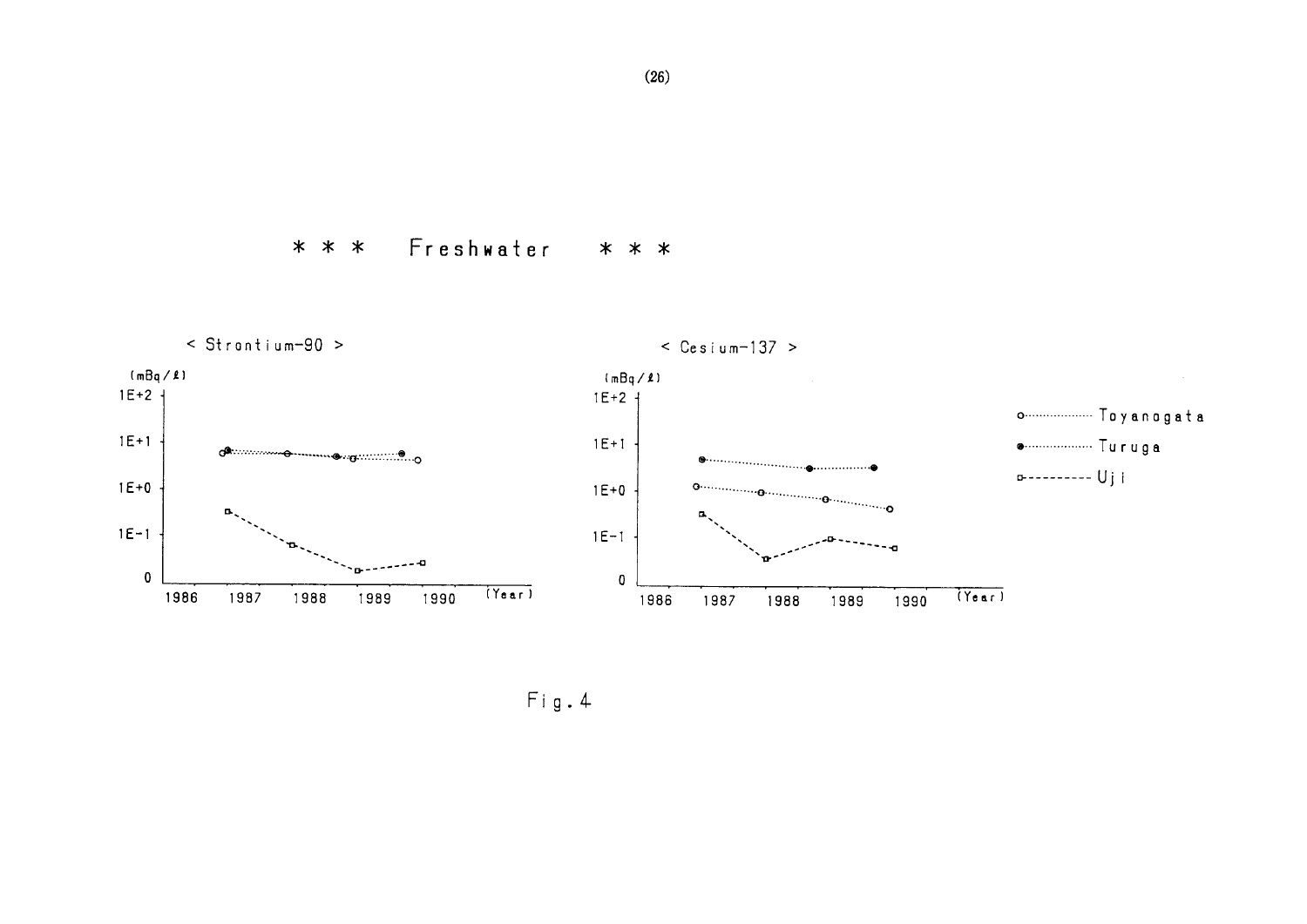



Fig. 5-1 (Sampling Depth 0-5cm)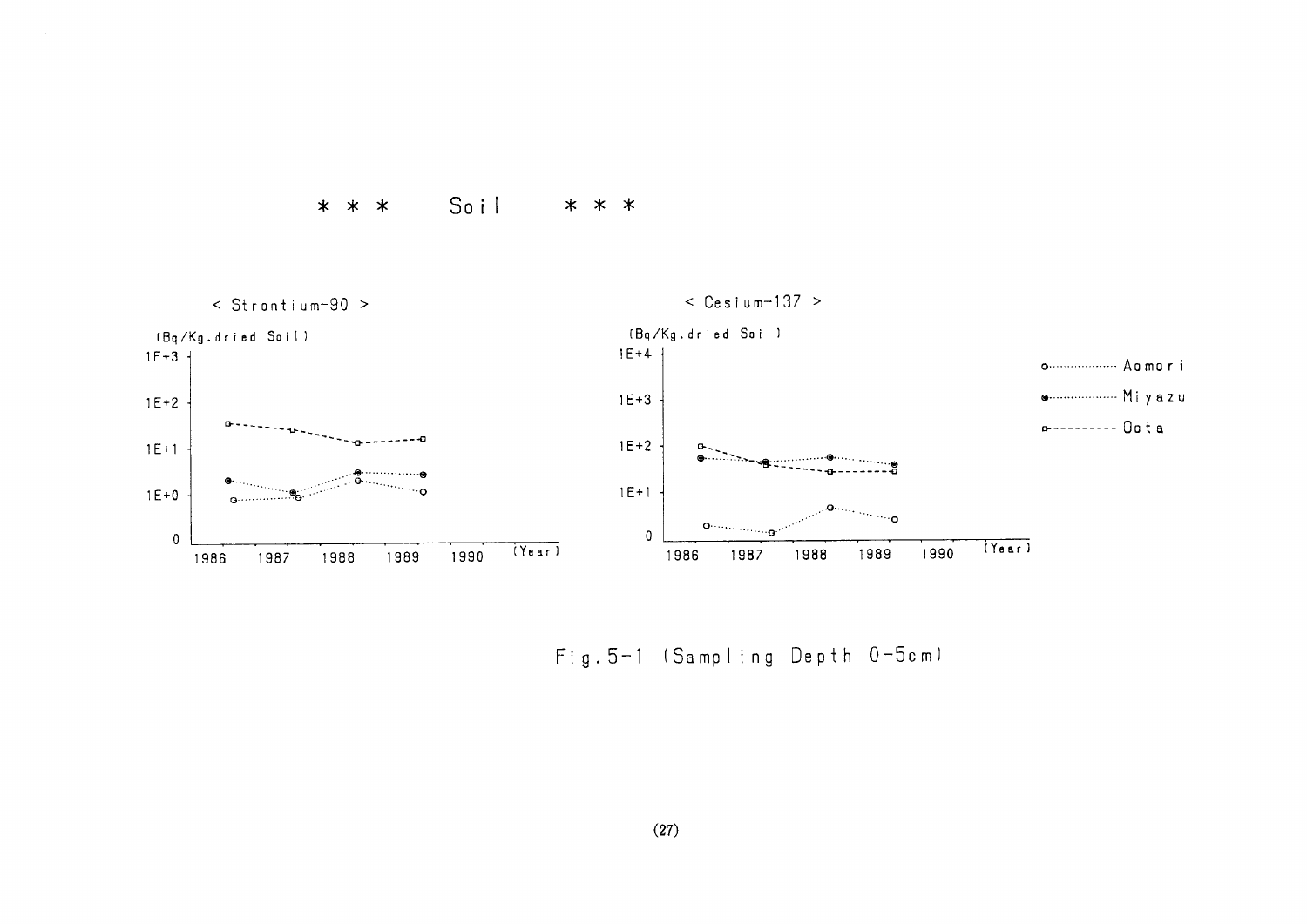$S$ o i l \* \* \* \* \* \*

 $\sim$   $\sim$ 



Fig. 5-2 (Sampling Depth 5-20cm)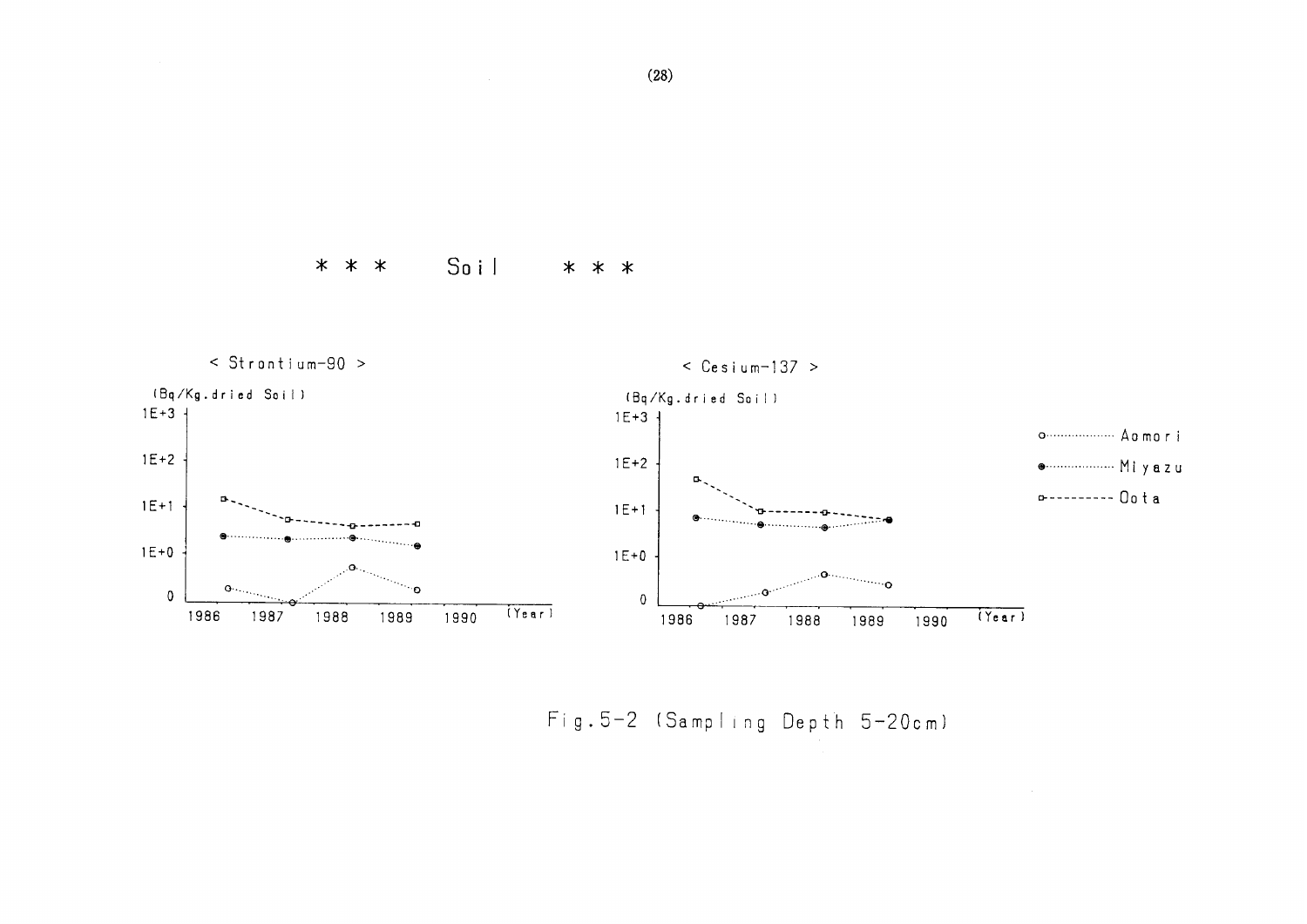



 $Fig. 6$